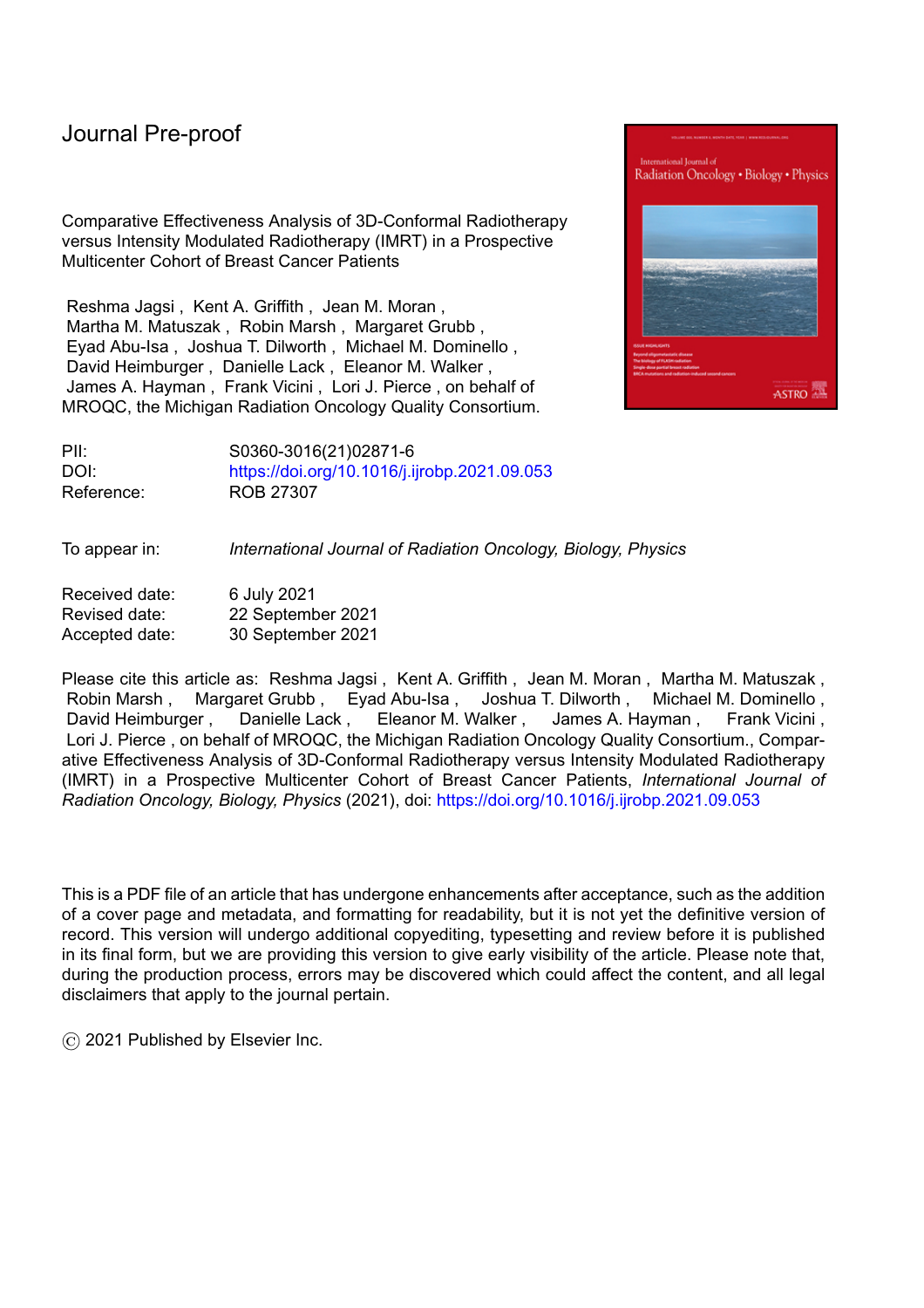**Comparative Effectiveness Analysis of 3D-Conformal Radiotherapy versus Intensity Modulated Radiotherapy (IMRT) in a Prospective Multicenter Cohort of Breast Cancer Patients** Reshma Jagsi<sup>1</sup>, Kent A. Griffith<sup>1</sup>, Jean M. Moran<sup>1</sup>, Martha M. Matuszak<sup>1</sup>, Robin Marsh<sup>1</sup>, Margaret Grubb<sup>1</sup>, Eyad Abu-Isa<sup>1,2</sup>, Joshua T. Dilworth<sup>3</sup>, Michael M. Dominello<sup>4</sup>, David Heimburger, Danielle Lack<sup>3</sup>, Eleanor M. Walker6, James A. Hayman1, Frank Vicini,*<sup>7</sup>* Lori J. Pierce1, on behalf of MROQC, the Michigan Radiation Oncology Quality Consortium.

*<sup>1</sup>University of Michigan, Ann Arbor, MI*

*<sup>2</sup>Providence Ascension, Novi, MI*

*<sup>3</sup>Beaumont Health, Royal Oak, MI*

*<sup>4</sup>Karmanos Cancer Center, Wayne State University, Detroit, MI*

*<sup>5</sup>Munson Healthcare, Traverse City, MI*

*<sup>6</sup>Henry Ford Health System, Detroit, MI*

*<sup>7</sup>GenesisCare, Farmington Hills, MI*

**Corresponding author:**

Reshma Jagsi, MD, DPhil

Department of Radiation Oncology

University of Michigan

1500 E. Medical Center Drive, Ann Arbor, MI 48109

Tel: (734) 936-4300, Fax: (734) 763-7370, ORCiD: 0000-0001-6562-1228

Email: rjagsi@med.umich.edu

Word count: 3698

**Author Disclosures**

### **Reshma Jagsi**

Employment: University of Michigan; NIH Advisory Committee for Research on Women's Health (special government employee)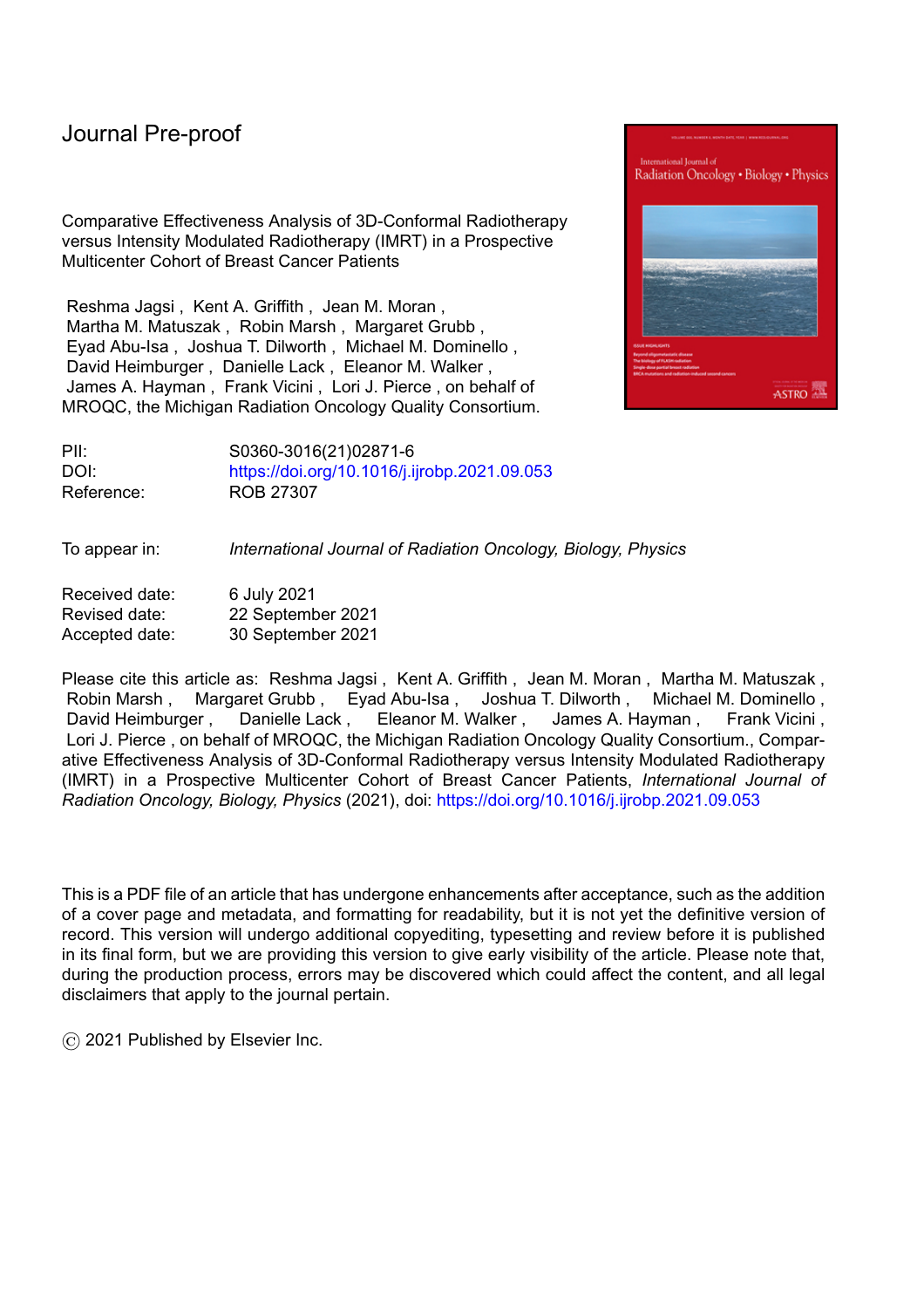### Journal Pre-proof

- Stock and Other Ownership Interests: Equity Quotient
- Consulting or Advisory Role: Doris Duke Charitable Foundation, Greenwall Foundation (both are nonprofits but listing for full disclosure)
- Research Funding: All to institution—Genentech, NIH, Doris Duke Charitable Foundation, Susan G. Komen Foundation
- Expert Testimony: Dressman Benziger Lavelle, Sherinian and Hasso
- Open Payments Link: https://openpaymentsdata.cms.gov/physician/373670/summary

## **Frank Vicini**

- Employment: 21st Century Oncology
- Consulting or Advisory Role: ImpediMed
- Travel, Accommodations, Expenses: PreludeDX-DCISionRT, Concure Oncology

## **Jean M. Moran**

- Research Funding: Varian Medical Systems
- Patents, Royalties, Other Intellectual Property: Patent pending
- Travel, Accommodations, Expenses: Sun Nuclear Corporation

## **Lori Pierce**

- Stock and Other Ownership Interests: PFS Genomics
- Patents, Royalties, Other Intellectual Property: UpToDate, PFS Genomics
- Open Payments Link: https://openpaymentsdata.cms.gov/physician/1250431/summary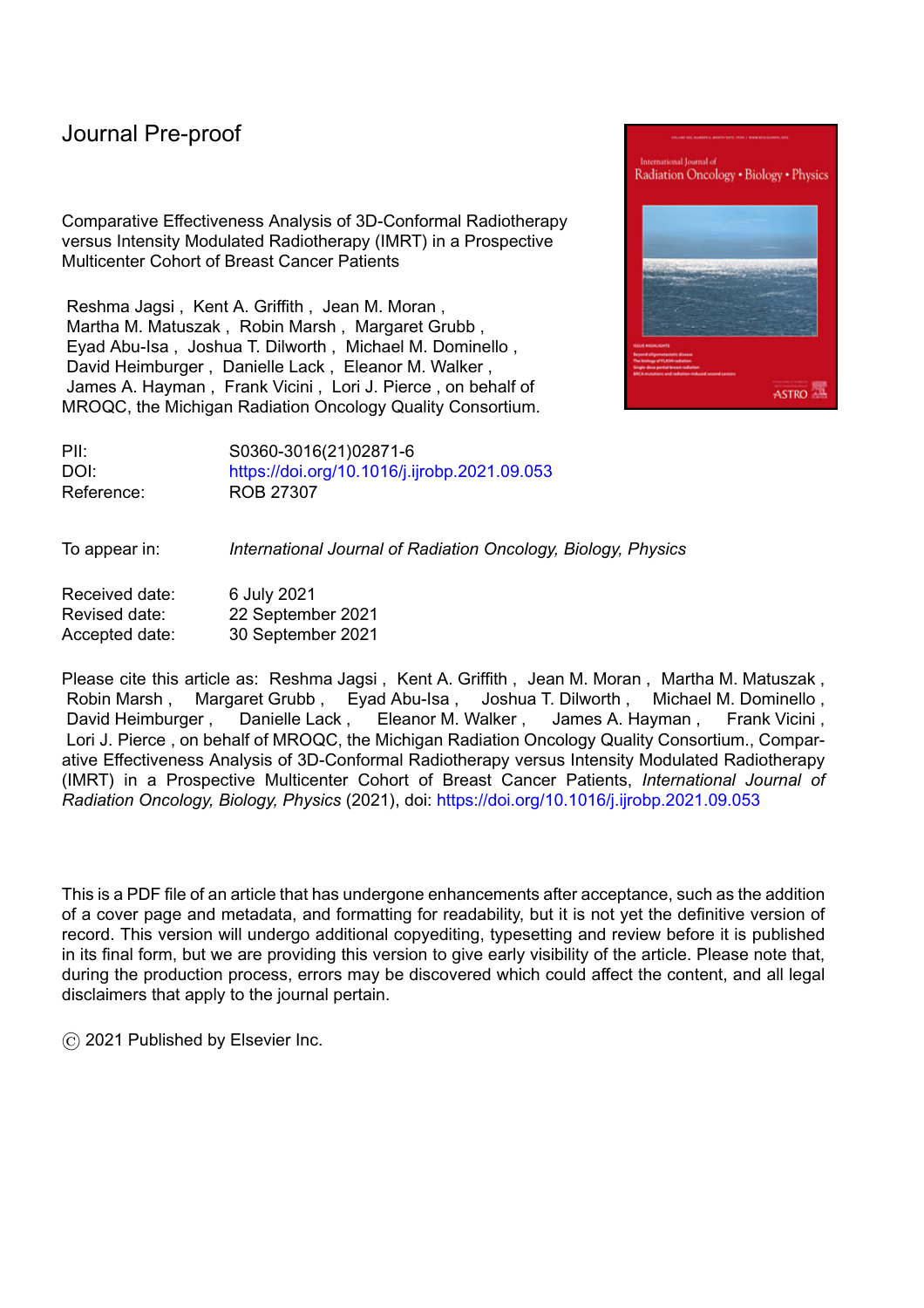# **Funding**

This work was supported by Blue Cross Blue Shield of Michigan and the Blue Care Network as part of the BCBSM Value Partnerships program. Dr. Jagsi's effort was supported by a grant from the Susan G. Komen Foundation.

**Role of the Funder**

The funders played no role in the design or conduct of the study; the collection, management, analysis, or interpretation of the data; the preparation, review, or approval of the manuscript; or the decision to submit the manuscript for publication.

# **Data Availability**

Data are owned by the local collaborating sites and therefore MROQC is not permitted to share the data used for this study.

# **Acknowledgements**

We acknowledge the essential contributions of the patients and the participating Michigan Radiation Oncology Quality Consortium (MROQC) institutions as well as funding support from Blue Cross Blue Shield of Michigan (BCBSM) for MROQC.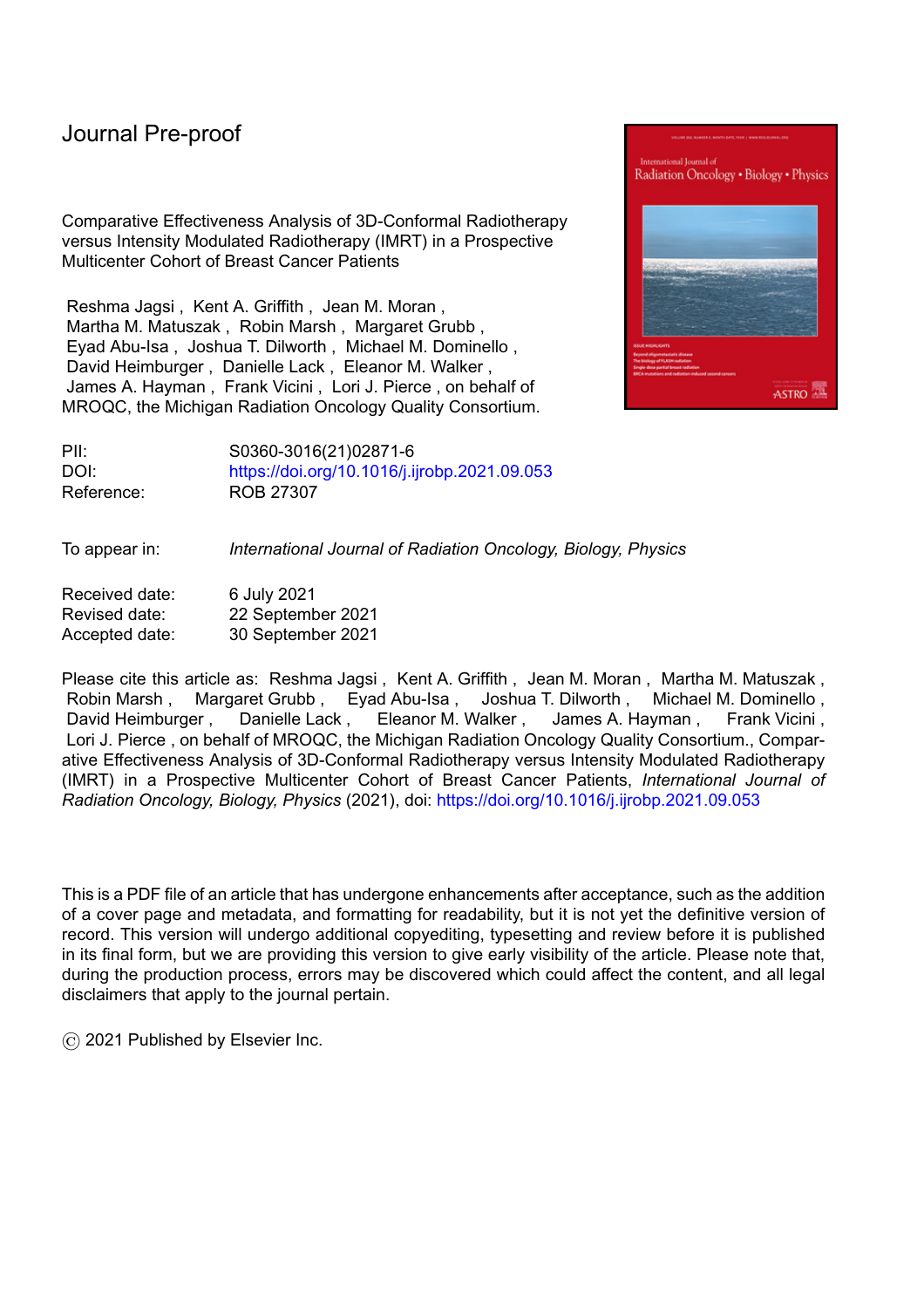## **ABSTRACT**

Purpose: Simple intensity modulation of radiation therapy reduces acute toxicity compared to twodimensional techniques in adjuvant breast cancer treatment, but it remains unknown whether more complex or inverse-planned intensity modulated radiotherapy (IMRT) offers an advantage over forwardplanned, three-dimensional conformal radiotherapy (3DCRT).

Methods and Materials: Using prospective data regarding patients receiving adjuvant whole breast RT without nodal irradiation at 23 institutions from 2011-2018, we compared incidence of acute toxicity (moderate-severe pain or moist desquamation) in patients receiving 3DCRT versus IMRT (either inverse planned or, if forward-planned, using 5 segments per gantry angle). We evaluated associations between technique and toxicity using multivariable models with inverse-probability-of-treatment weighting (IPTW), adjusting for treatment facility as a random effect.

Results: Of 1,185 patients treated with 3DCRT and conventional fractionation, 650 (54.9%) experienced acute toxicity; of 774 treated with highly-segmented forward-planned IMRT, 458 (59.2%) did; of 580 treated with inverse-planned IMRT, 245 (42.2%) did. Of 1,296 patients treated with hypofractionation and 3DCRT 432 (33.3%) experienced acute toxicity; of 709 treated with highly-segmented forwardplanned IMRT, 227 (32.0%) did; of 623 treated with inverse-planned IMRT, 164 (26.3%) did. On multivariable analysis with IPTW, the odds ratio for acute toxicity after inverse-planned IMRT versus 3DCRT was 0.64 (95% CI, 0.45-0.91) with conventional fractionation and 0.41 (95% CI, 0.26-0.65) with hypofractionation.

Conclusions: This large, prospective, multicenter comparative effectiveness study found a significant benefit from inverse-planned IMRT compared to 3DCRT in reducing acute toxicity of breast radiotherapy. Future research should identify the dosimetric differences that mediate this association and evaluate cost-effectiveness.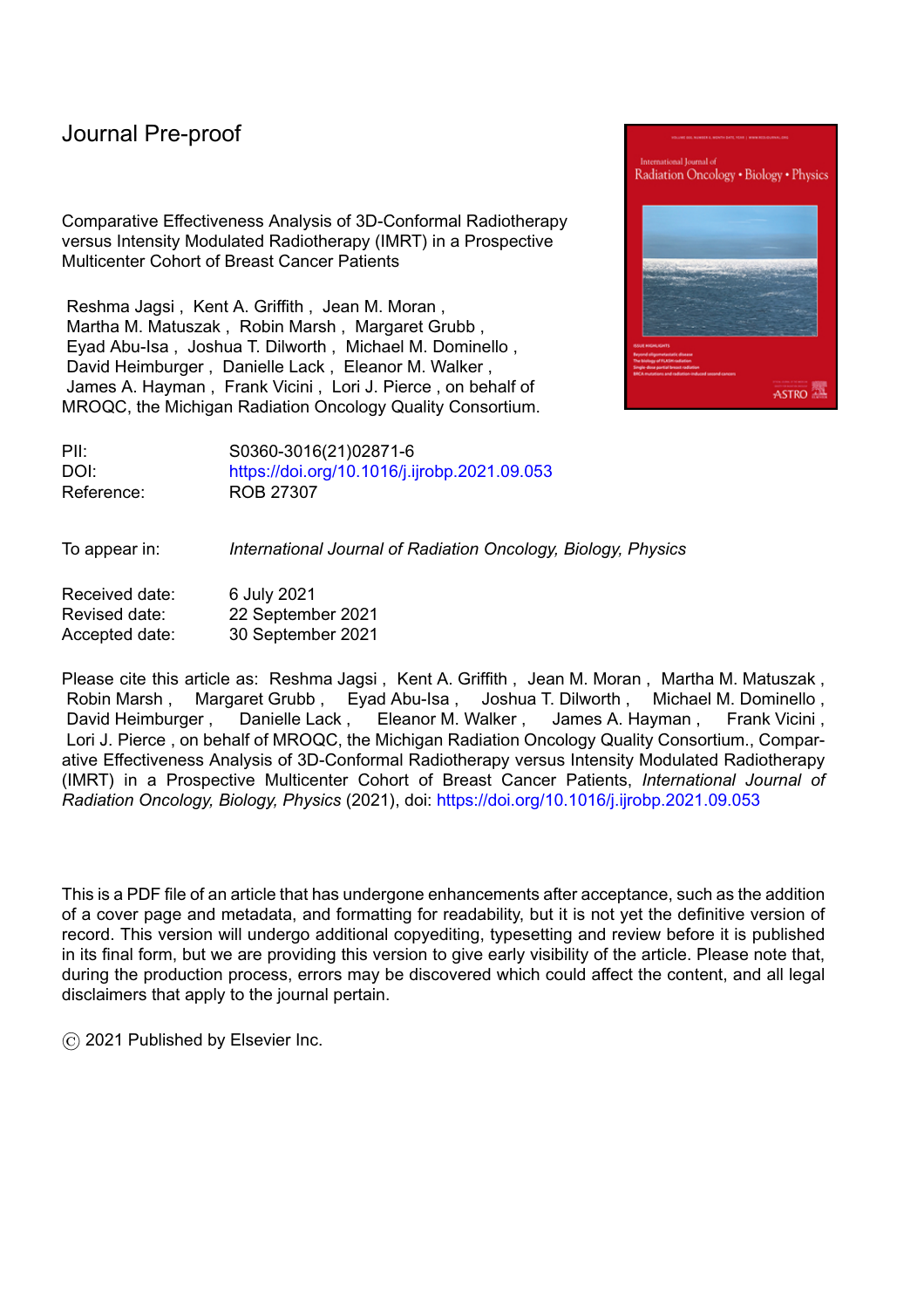**Introduction:**

The term "intensity modulated radiotherapy" or "IMRT" in breast cancer typically refers to the division of the radiation treatment beam delivered from any single angle into smaller subsegments that differ in intensity. This intensity modulation can be simple, involving only a few crude segments that can be planned by a human dosimetrist, or more complex (Supplemental Appendix Figure A1). At the extreme, it can involve pixel by pixel variation of small regions such as each square centimeter of a treatment field, requiring inverse treatment planning. Inverse planning can also be used to deliver simpler forms of segmentation.

Randomized trials evaluating simple IMRT in the adjuvant treatment of breast cancer after lumpectomy revealed significant reductions in toxicity with this approach, as compared to 2-dimensional treatment planning.<sup>1,2</sup> However, the IMRT approach evaluated in those studies was frequently forwardplanned and similar to what many U.S. centers would call 3-dimensional conformal radiotherapy (3DCRT), rather than IMRT, which in the U.S. has most frequently been defined by insurers as treatment involving the division of at least one beam into 5 or more segments and often involves inverse planning.

Because IMRT delivery fees have historically been considerably higher—at one point more than double the rate of 3DCRT in the Center for Medicare Services fee schedules3,4—stakeholders have wondered whether more complex IMRT is necessary to reduce toxicity or whether perhaps the use of 3DCRT might suffice. Unfortunately, given the rapid adoption of IMRT technology,<sup>5</sup> a randomized trial directly comparing 3DCRT to more sophisticated forms of IMRT has not been feasible in the US, although a Korean trial recently reported findings of reduced toxicity with IMRT among patients receiving conventionally fractionated breast radiotherapy. <sup>6</sup> Over the past decade, practice patterns have diverged considerably amongst institutions, 7,8,9 and comparison of these two approaches in real-world practice in the US remains a key question that must be answered to ensure appropriate direction of clinical practice.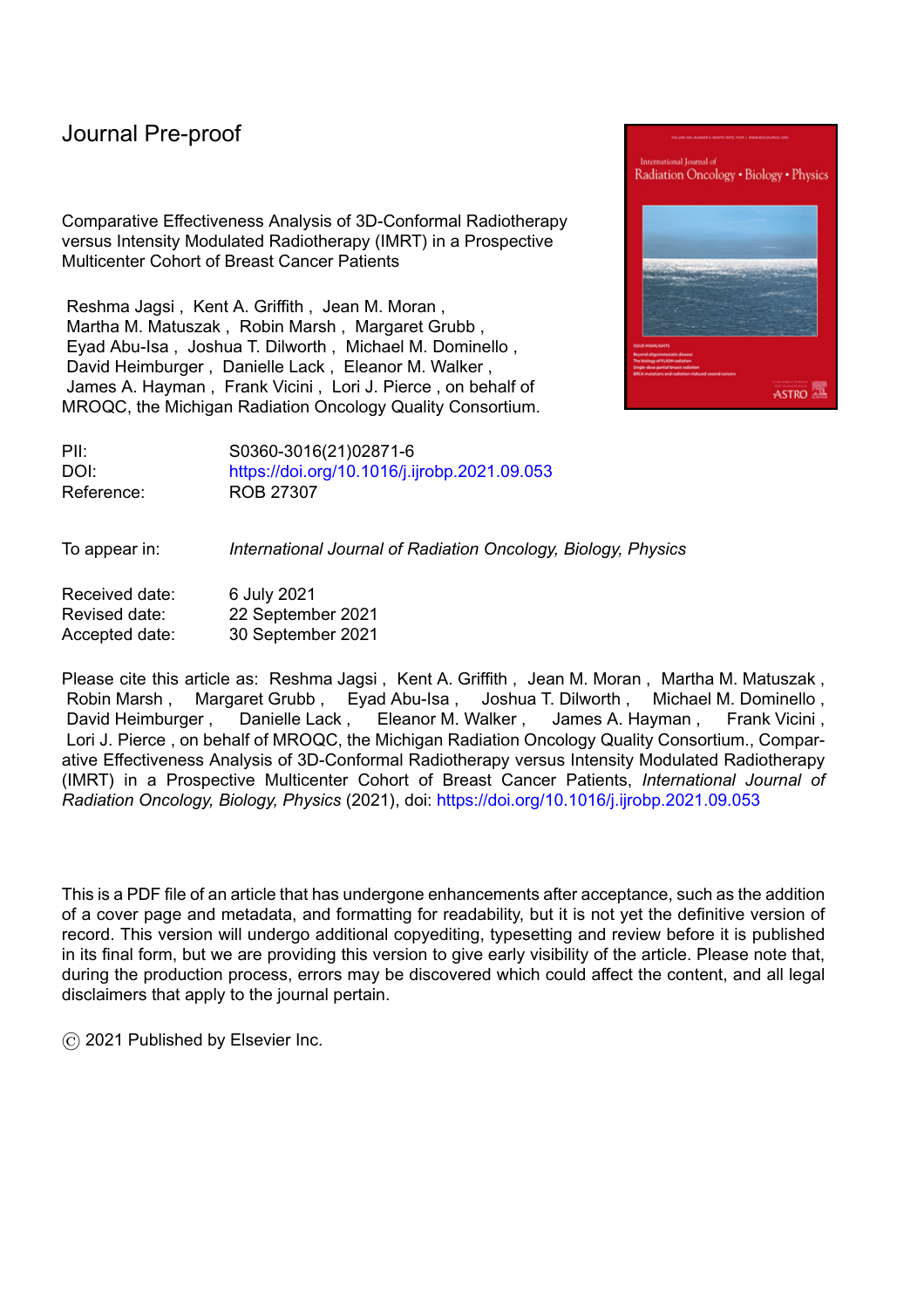Therefore, in 2011, with funding from [Anonymized for Review], we initiated a multicenter collaborative quality initiative, the [Anonymized for Review], with a primary objective of evaluating the impact of IMRT in patients with breast cancer and lung cancer. This manuscript reports the primary outcomes analysis of the large, prospective observational study that was designed to allow for meaningful comparative effectiveness analysis of 3DCRT versus more complex forms of IMRT for the treatment of breast cancer. Findings of the primary outcomes analysis in lung cancer will be presented separately. Our primary aims were to compare acute toxicity with each technique after controlling for relevant patient factors.

### **Methods:**

### *Data Collection and Sample*

We obtained IRB approval to collect prospectively a rich array of treatment planning data and physician assessments for all eligible patients treated at [Anonymized for Review] member institutions with whole breast radiotherapy, as part of a quality improvement initiative.<sup>10,11</sup> Eligible patients were those women being treated with adjuvant whole breast radiotherapy for non-metastatic, unilateral breast cancer without having breast implants at an [Anonymized for Review]-participating institution. We also obtained IRB approval to collect patient-reported data from those patients who consented to participate in weekly surveys while on treatment.

Our sample derived from the 8,228 breast cancer patients meeting analytic eligibility criteria who received adjuvant whole breast RT at 24 institutions participating in the [Anonymized for Review] between November 2011 and September 2018. Analytic eligibility criteria included having data sufficient to identify fraction size, treatment technique (number of segments per beam and inverse versus forward planning) and submission of a composite treatment dose-volume histogram (DVH) for the breast. We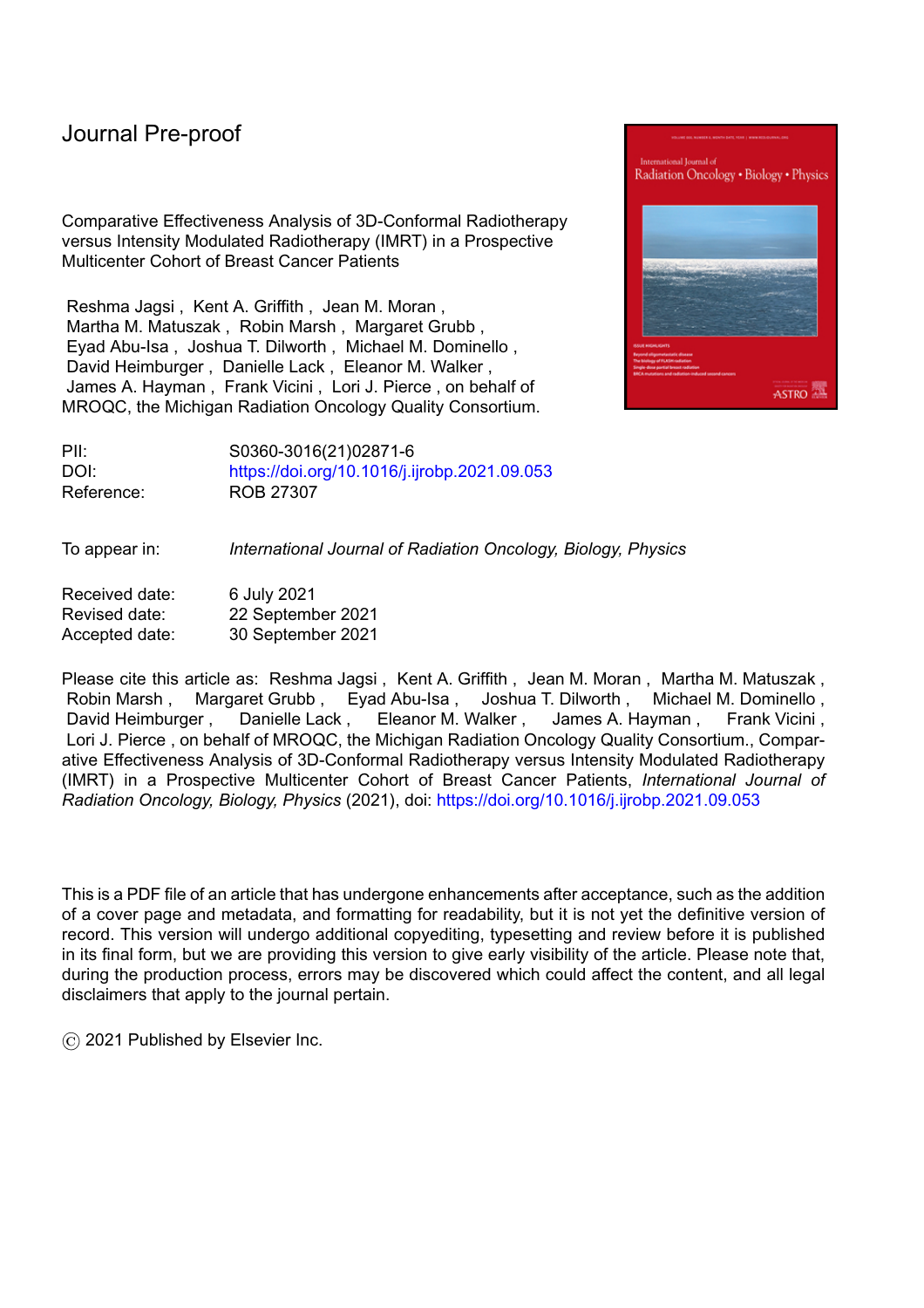required that all patients included in the analytic sample have an end of treatment toxicity assessment (+/- 7 days from date of last fraction). We further limited this sample to similarly treated cases, defined as receiving a boost, without nodal treatment, and treated in the supine position for breast and boost treatment. Finally we required at least 10 analytically eligible cases from each treating institution, resulting in the exclusion of 9 patients from one institution from the analytic sample, with the smallest remaining institutional contribution 22 cases and the largest contribution 471.

We considered 5,167 cases in total: 2,539 patients treated with conventional fractionation and 2,628 treated with hypofractionation (defined as utilizing a dose per fraction greater than 2.0 Gy)12. Figure 1 details the flow of patients into the analytic sample.

### *Measures*

The primary, pre-defined outcome measure was clinically meaningful acute toxicity, defined using the maximum value recorded on any on-treatment weekly evaluation or the end-of-treatment evaluation. Clinically meaningful acute toxicity was defined ex ante to include either moderate to severe pain or moist desquamation. Pain was primarily patient-reported, using an approved modification of the Brief Pain Inventory,13,14 in 3,947 cases (76.4%), and physician-reported using the CTCAE scale in the 1,220 (23.6%) cases where patient self-report was not provided. Moist desquamation was physician-reported, using a single item assessing presence or absence of any moist desquamation.

The primary independent variable of interest was treatment technique. Treatment technique was defined as 3DCRT versus two forms of IMRT. All patients treated with inverse planning were grouped together and categorized as having received inverse-planned IMRT. Those treated with forward planning were categorized as having received highly-segmented forward-planned IMRT if there was use of 5 or more segments per any unique gantry angle for the primary breast plan; the remainder were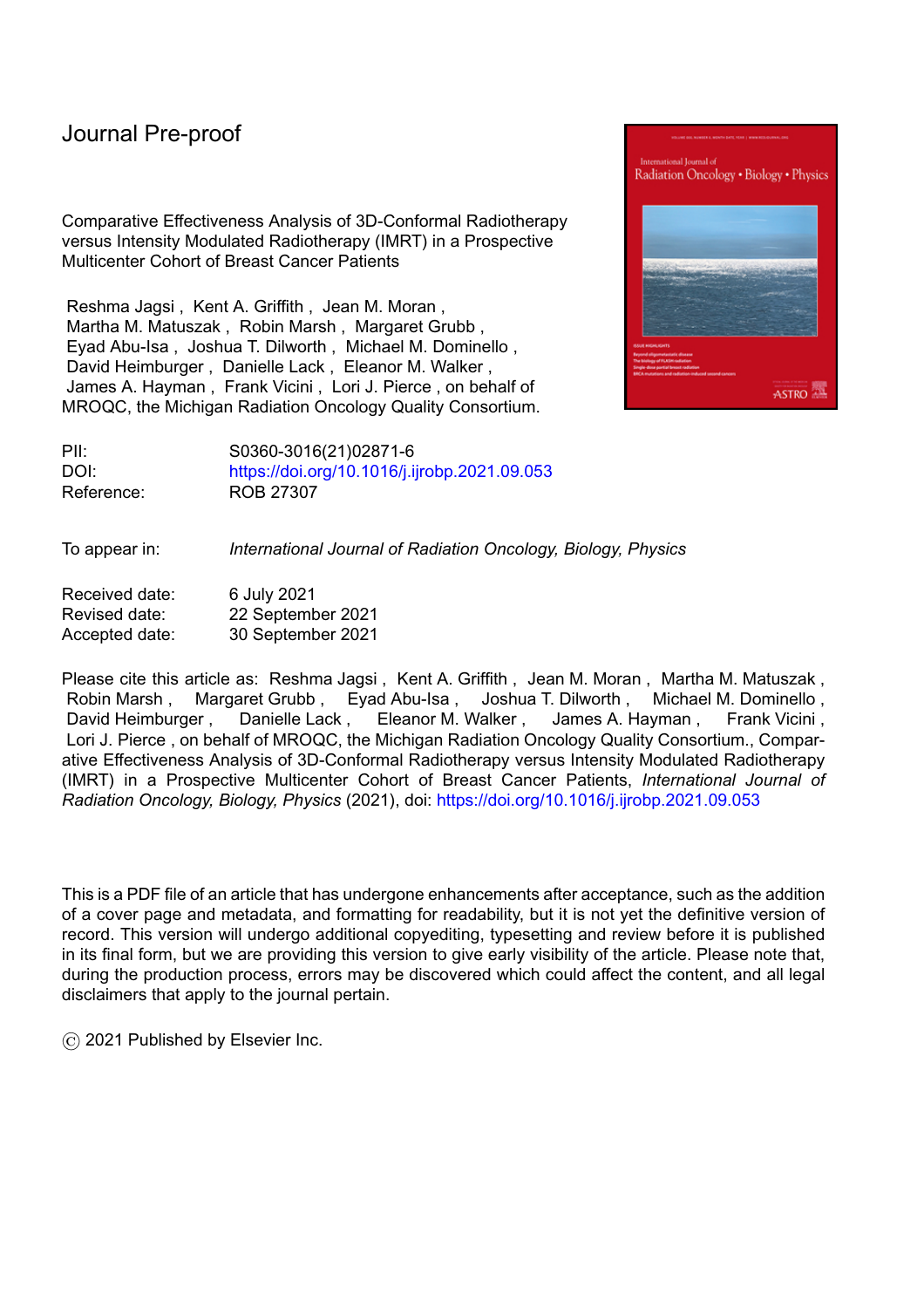categorized as receiving 3DCRT (see Figure 2 for the distributions of treatment techniques by treating facility).

Covariates used for the creation of propensity scores for adjustment in the multivariable models were: age, race (White, Black, or other), hypertension, diabetes, BMI, chemotherapy receipt, whether institution was an academic center (trains residents or fellows), separation distance (the distance separating the entry points of typical tangential beams at midline and midaxillary line, which reflects an aspect of the patient's body habitus that influences the dose homogeneity of radiation treatment), breast volume, and D50 to the treated region (the maximum dose delivered to 50% of the target volume, which serves as a proxy for differences in dose prescription).

### *Statistical Analysis*

We first described the study sample, separately for patients treated with conventional fractionation and those treated with hypofractionation, given prior work suggesting that these two groups had substantially different rates of acute toxicity.15,16 We described the incidence of acute toxicity and evaluated the observed, unadjusted association between technique and toxicity in this unweighted sample.

Next, we developed propensity scores, in order to allow for analyses using the Inverse Probability of Treatment Weighting (IPTW), whereby each patient is weighted by the inverse of the probability of the treatment actually received (effectively up-weighting cases that had a low probability of receiving the treatment that was actually received). The propensity scores were calculated from a standard multinomial regression model predicting which treatment technique was received, using all of the covariates listed above. The goal of this propensity score creation and use of IPTW was to create weighted samples by treatment received that have balanced external covariates, a statistical method to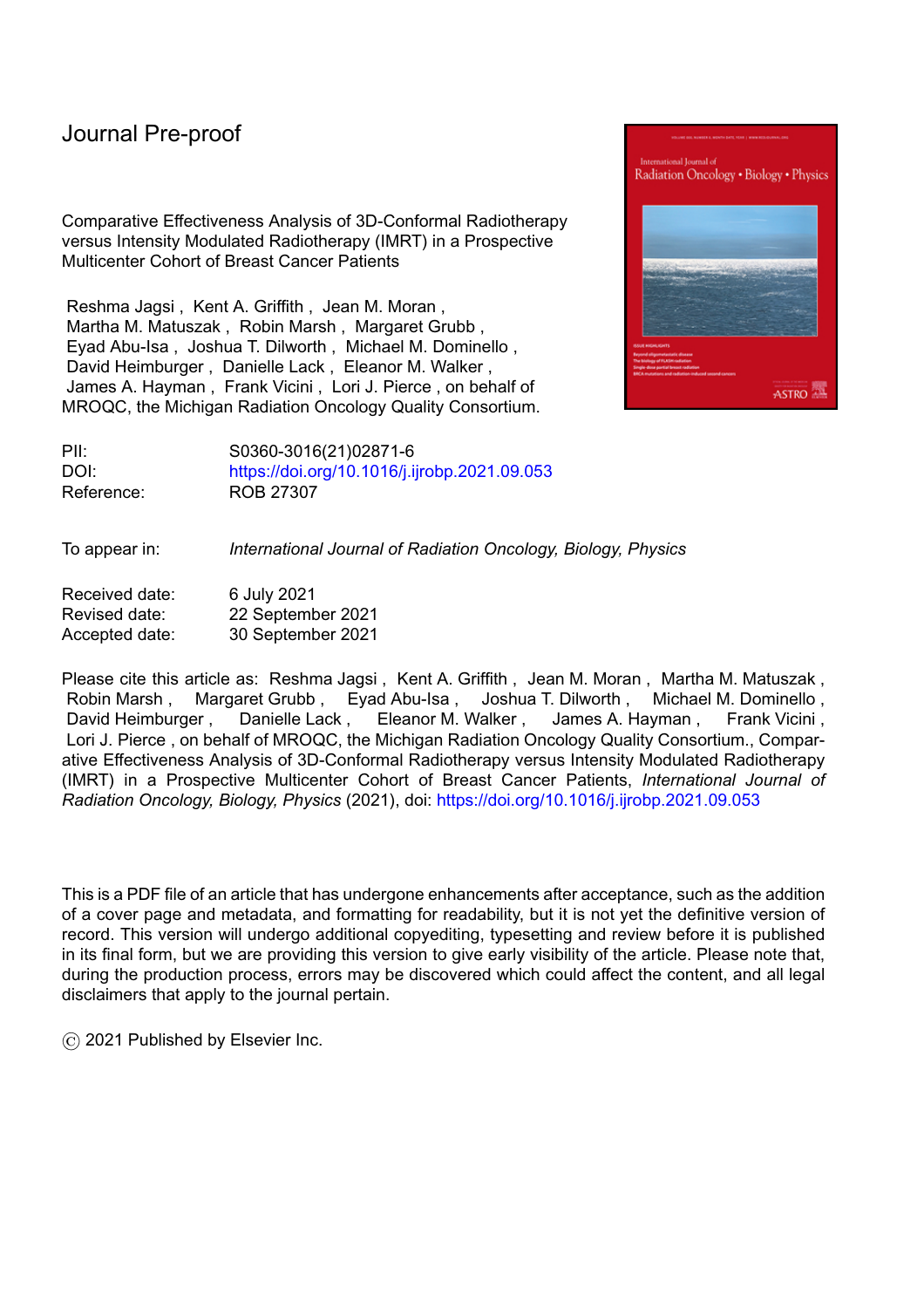make observational data resemble a randomized controlled trial.<sup>17</sup> By balancing these important covariates through weighting, an unbiased and unconfounded comparison by treatment received could then be made.

Next, we estimated models using the IPTW sample. Specifically, we developed generalized linear models for the binary outcome of acute toxicity using the logit link for the binomial distribution in order to determine the association with treatment technique, estimated as odds ratios, in each fractionation subgroup separately, after adjustment for all covariates and including the institution of treatment as a random effect (which adjusts for differences in outcome related to clustering of patients within each treating facility). Finally, we conducted a sensitivity analysis that further subdivided the inverse-planned cases into two subgroups (those with 5 segments per any unique gantry angle and those with <5 segments for all unique gantry angles).

In addition to analyses focused on the ex ante predefined primary endpoint, we also evaluated the frequency of two additional endpoints: Grade 3 toxicity as measured by the CTCAE and toxicity-related treatment breaks, using IPTW for weighting of percentages and p-values for comparisons among the three treatment groups.

### **Results:**

Table 1 shows the characteristics of the analyzed sample by fractionation. Mean age was 58.5 years for the conventionally fractionated sample and 62.5 years for the hypofractionated sample. Numerous measured covariates differed between patients treated with 3DCRT, those treated with highlysegmented forward planning, and those treated with inverse IMRT within each fractionation subset. As expected, these imbalances were much less after application of IPTW (see Supplemental Appendix Table A1).

9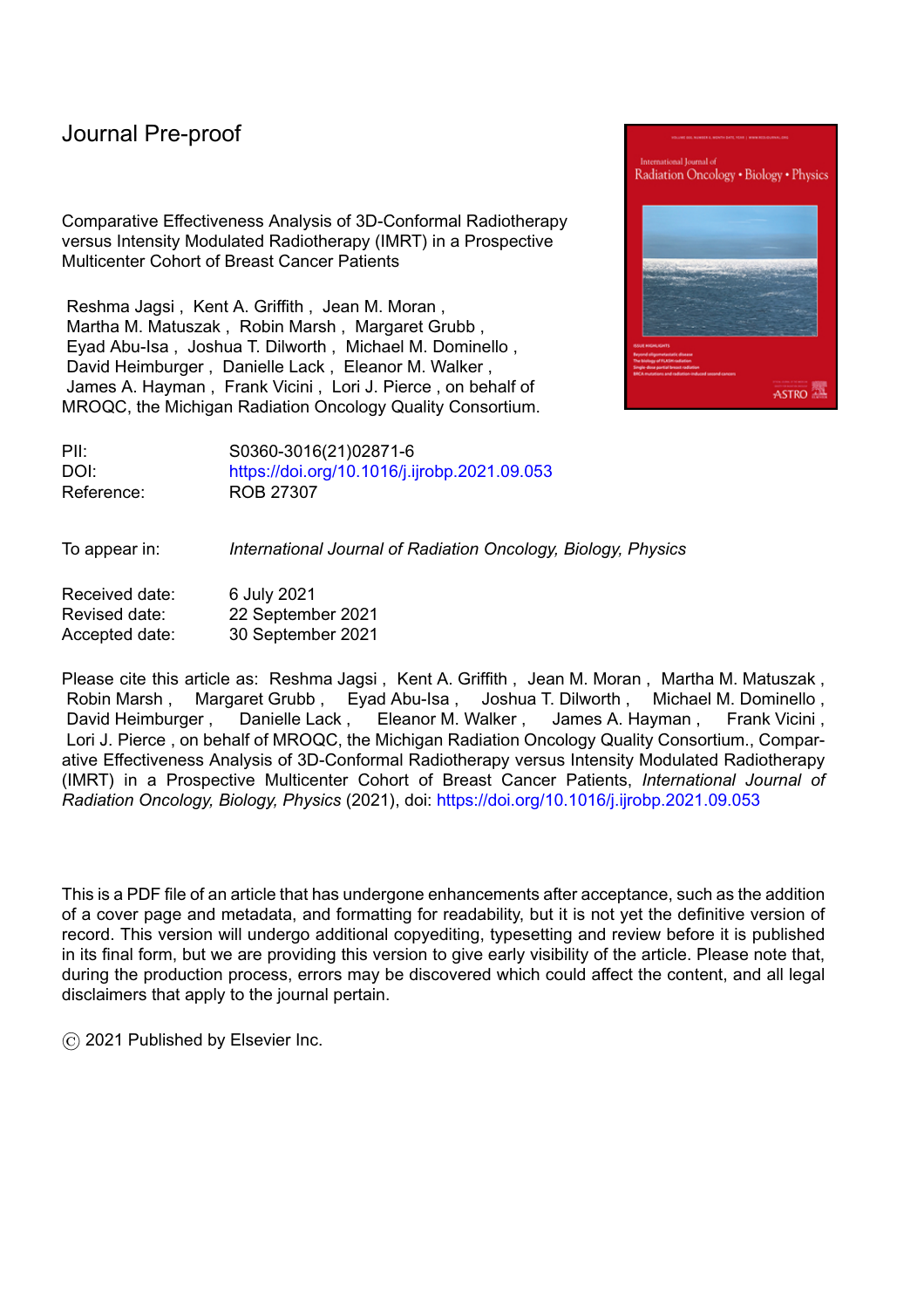Of the 1,185 patients treated with 3DCRT and conventional fractionation, 650 (54.9%) experienced acute toxicity; of 774 treated with highly-segmented forward-planned IMRT, 458 (59.2%) did; of 580 treated with inverse-planned IMRT, 245 (42.2%) did. Of 1,296 patients treated with hypofractionation and 3DCRT 432 (33.3%) experienced acute toxicity; of 709 treated with highlysegmented forward-planned IMRT, 227 (32.0%) did; of 623 treated with inverse-planned IMRT, 164 (26.3%) did. As noted in the methods, the acute toxicity endpoint included patient reports of pain where available (81.9% of conventionally fractionated cases treated with 3DCRT, 76.0% treated of conventionally fractionated cases treated with highly segmented forward-planned IMRT, 76.0% of conventionally fractionated cases treated with inverse planned IMRT cases; 78.9% of hypofractionated cases treated with 3DCRT, 66.6% of hypofractionated cases treated highly segmented forward-planned IMRT, and 73.4% of hypofractionated cases treated with inverse planned IMRT). For the other patients, acute toxicity was entirely based on physician reports.

Table 2 shows the results of models, including a crude unadjusted comparison and then three multivariable models using the IPTW sample: one with weighting alone, one adding covariates, and a final adding hospital site as a random effect. As shown in the table, in certain models in the hypofractionated sample, there was a significant benefit from highly-segmented IMRT, but the clearest difference was between inverse-planned IMRT and 3DCRT, which was observed in all models.

The Forest plots in Figures 3 and 4 detail the final models. In those models, the odds ratio for acute toxicity after inverse-planned IMRT as compared to 3DCRT was 0.64 (95% CI, 0.45-0.91) in patients receiving conventional fractionation and 0.41 (95% CI, 0.26-0.65) in patients receiving hypofractionation. On sensitivity analysis that subdivided the inverse-planned cases into two subgroups based on number of segments, findings were consistent in both magnitude and direction when each of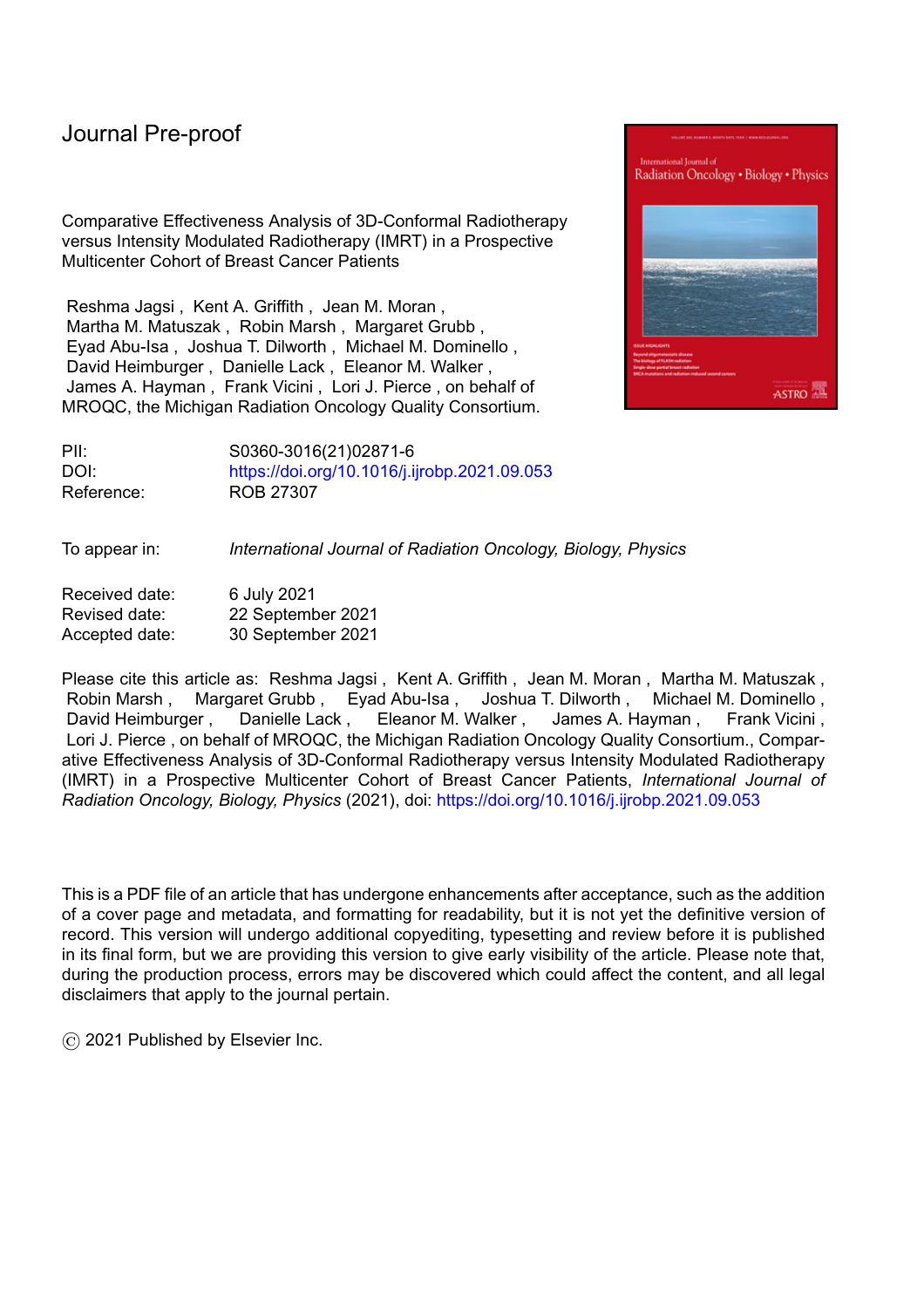these subgroups was compared to 3DCRT, both in patients receiving conventional fractionation and those receiving hypofractionation, suggesting that our primary approach of pooling the inverse-planned cases in a single category for analysis was appropriate.

Extremely severe toxicity was rare in all groups. For hypofractionated cases, CTCAE Grade 3 radiation dermatitis occurred in 0.7% of patients treated with 3DCRT, 0.2% of those treated with highly segmented forward-planned IMRT, and 0% of those treated with inverse-planned IMRT (p=0.026). For conventionally fractionated cases, CTCAE Grade 3 radiation dermatitis occurred in 2.4% of pts treated with 3DCRT, 1.8% of those treated with highly segmented forward-planned IMRT, and 1.6% of those treated with IMRT (p=0.443). Similarly, treatment breaks due to toxicity were rare in either fractionation group. For hypofractionated cases, toxicity related treatment breaks occurred in 0.3% receiving 3DCRT, 0% of those receiving highly segmented forward-planned IMRT, and 0.8% of those receiving inverseplanned IMRT (p=0.053). In conventionally fractionated cases, toxicity related treatment breaks occurred in 5.0% of patients treated with 3DCRT, 2.1% of those treated with highly segmented forwardplanned IMRT, and 3.6% of those treated with IMRT (p=0.003). Note that the percentages and p-values presented here were weighted by IPTW.

### **Discussion:**

In this large, prospective, multicenter comparative effectiveness analysis, we observed a statistically significant overall benefit from the use of inverse-planned IMRT as compared to 3DCRT in adjuvant whole breast radiotherapy. The observed benefit was modest in magnitude, but it reflected a difference in a measure of acute toxicity (moderate or severe pain or moist desquamation) that was intentionally defined a priori to be clinically meaningful. As in prior studies, toxicity was less common in patients who received hypofractionation, but even in this group, there was a significant additional reduction of acute toxicity from the use of inverse planned IMRT. Our findings suggest that the use of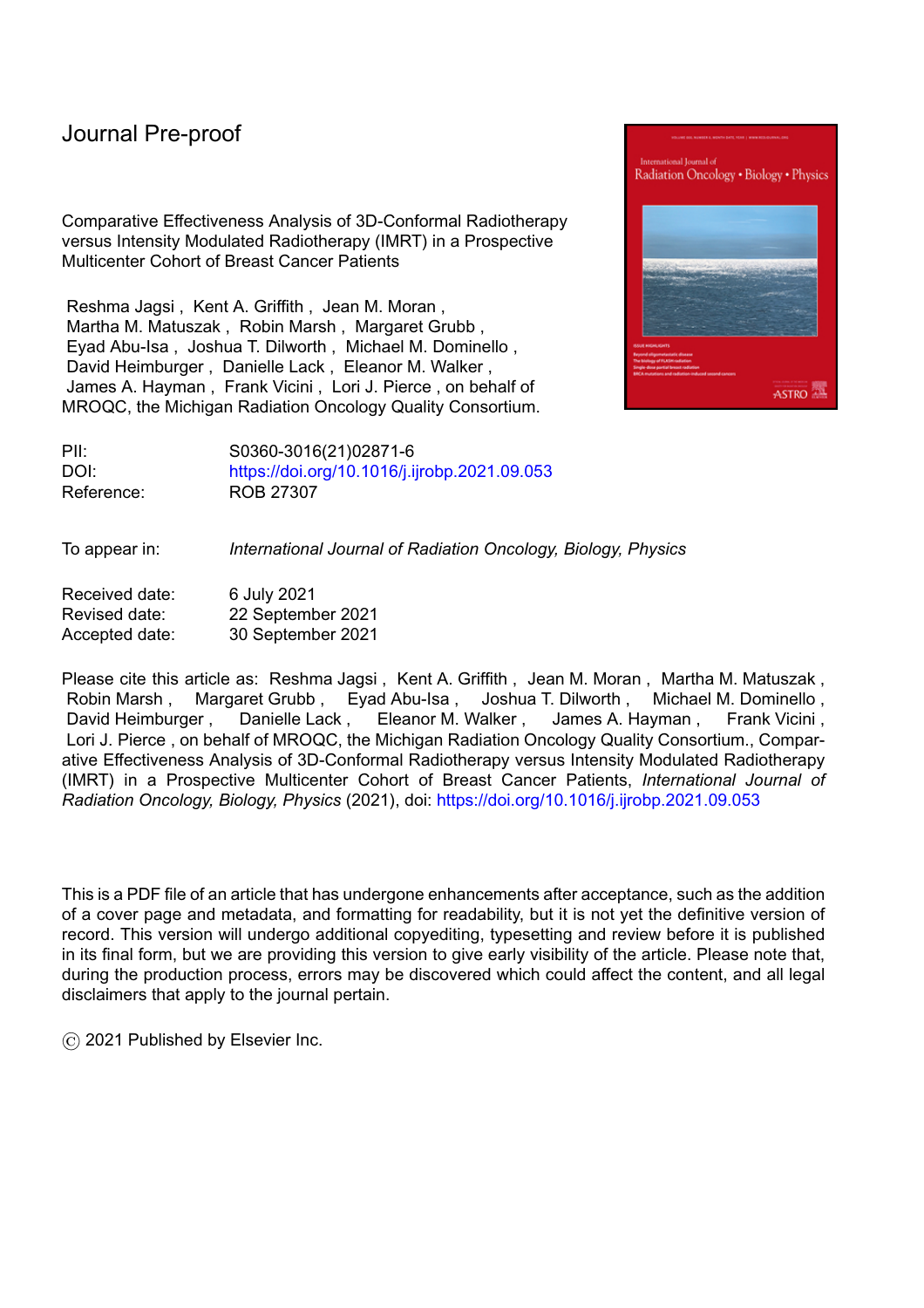inverse planning may help to minimize the acute toxicity of treatment. These findings must be considered in the context of the evolving costs associated with more complex treatment planning and delivery, with important implications for clinical practice and policy.

The current study findings complement and extend the results of other studies investigating the optimal approach for whole breast radiotherapy. As noted earlier, prior randomized trials compared simpler forms of forward-planned intensity modulation to 2-dimensional treatment planning and demonstrated clinically significant benefits, as also demonstrated in observational studies. <sup>18</sup> In a Canadian trial in 358 patients, fewer who were treated with simple IMRT experienced moist desquamation (31.2% with IMRT vs 47.8%,  $p = .002$ ). In a large British trial of 1145 patients, those randomized to forward-planned simple IMRT were less likely to have suboptimal overall cosmesis (OR on multivariable modeling 0.65; p= .038) or skin telangiectasia (OR, 0.57; p=.031) at 5 years. The majority of studies have focused on using IMRT (forward or inversely planned) to decrease the percent of breast tissue receiving >107% dose while increasing the proportion of the target volume receiving 95% of the prescription dose.

Several observational studies with smaller sample sizes have compared IMRT delivery (with either forward or inverse-planning) to 3DCRT.<sup>19,20</sup> One such study considered patients treated in the prone position with moderate hypofractionation, comparing dosimetric parameters and outcomes in 57 patients who received IMRT delivery (which was used when insurers agreed to reimburse for it) to those in 40 patients who received 3D-CRT (because their insurers refused coverage for IMRT). In that study, the delivery was a combination of 3D tangents (67% of the dose) and inverse-planned intensity modulated fields (33%), which not only affected dosimetric parameters such as maximum dose and dose homogeneity but was also associated with a reduced frequency of Grade 2 dermatitis (13% vs 2%). 20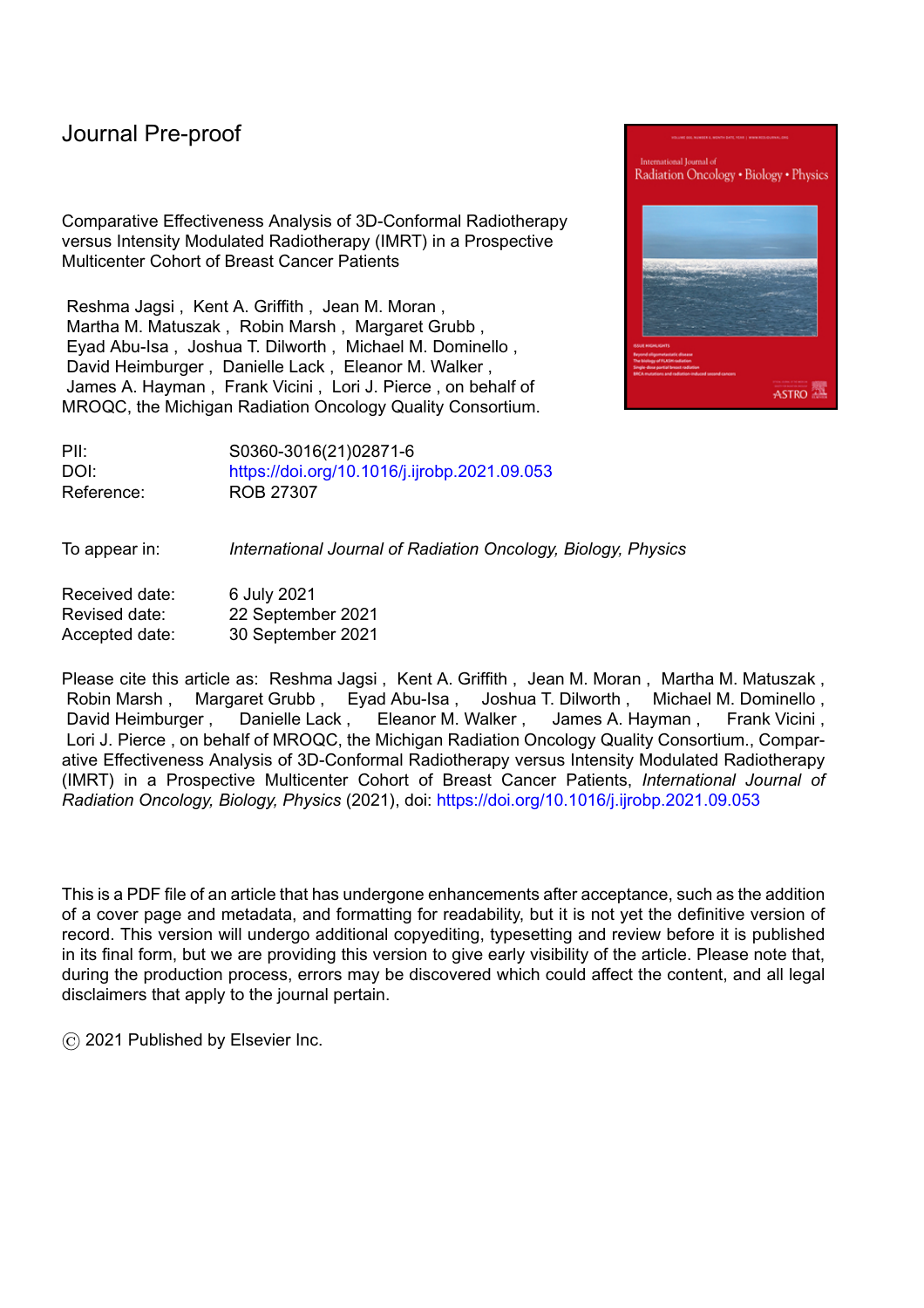Recently, results emerged from KROG 15-03, a randomized trial of conventionally fractionated IMRT in 1.8 Gy fractions to the whole breast with simultaneous integrated boost versus conventionally fractionated 3DCRT with sequential boost. Consistent with the observations in the current study, the trial showed lower skin toxicity with IMRT and no difference in locoregional recurrence. Specifically, the incidence of grade 2 dermatitis as assessed by clinicians was significantly lower in the IMRT arm (37.1% vs. 27.8%; p = 0.009). Our study complements this trial by offering evidence from a variety of practice settings in the United States, incorporating patient-reported outcomes, and including patients treated with hypofractionation. The consistent findings of our carefully controlled observational comparative effectiveness study, optimized for generalizability to real-world practice in the United States, and this recent randomized trial, optimized for causal inference, are compelling.

When IMRT was first developed, substantial additional costs and resources were required for its delivery. Over time, these differences have decreased, thanks to efforts to develop and disseminate both simple IMRT techniques<sup>21,22</sup> and more complex but efficient approaches.<sup>23</sup> Nevertheless, differences in fee schedules for reimbursement of radiation therapy using different techniques have led both to concerns about the possible *over*use of IMRT in the United States, driven by higher reimbursement, and also concerns about how the lack of nuance in billing codes might potentially stifle innovation and drive *under*use of IMRT, due to a desire to responsibly steward resources. <sup>24</sup> Although current Medicare fee schedules no longer reimburse IMRT at dramatically higher rates than 3DCRT and bundled payments will soon be explored at some sites, payments by some private insurers diverge considerably even today. Ultimately, whether to recommend widespread use of more complex forms of IMRT for whole breast irradiation requires weighing the likelihood and magnitude of expected benefit against costs, further informed by patient preferences and societal values. Given the greater efficiency with which IMRT can now be delivered, if societal costs can be aligned more closely with actual planning and delivery costs, use of IMRT may indeed be preferred in light of the recent Korean trial and the findings of the present study,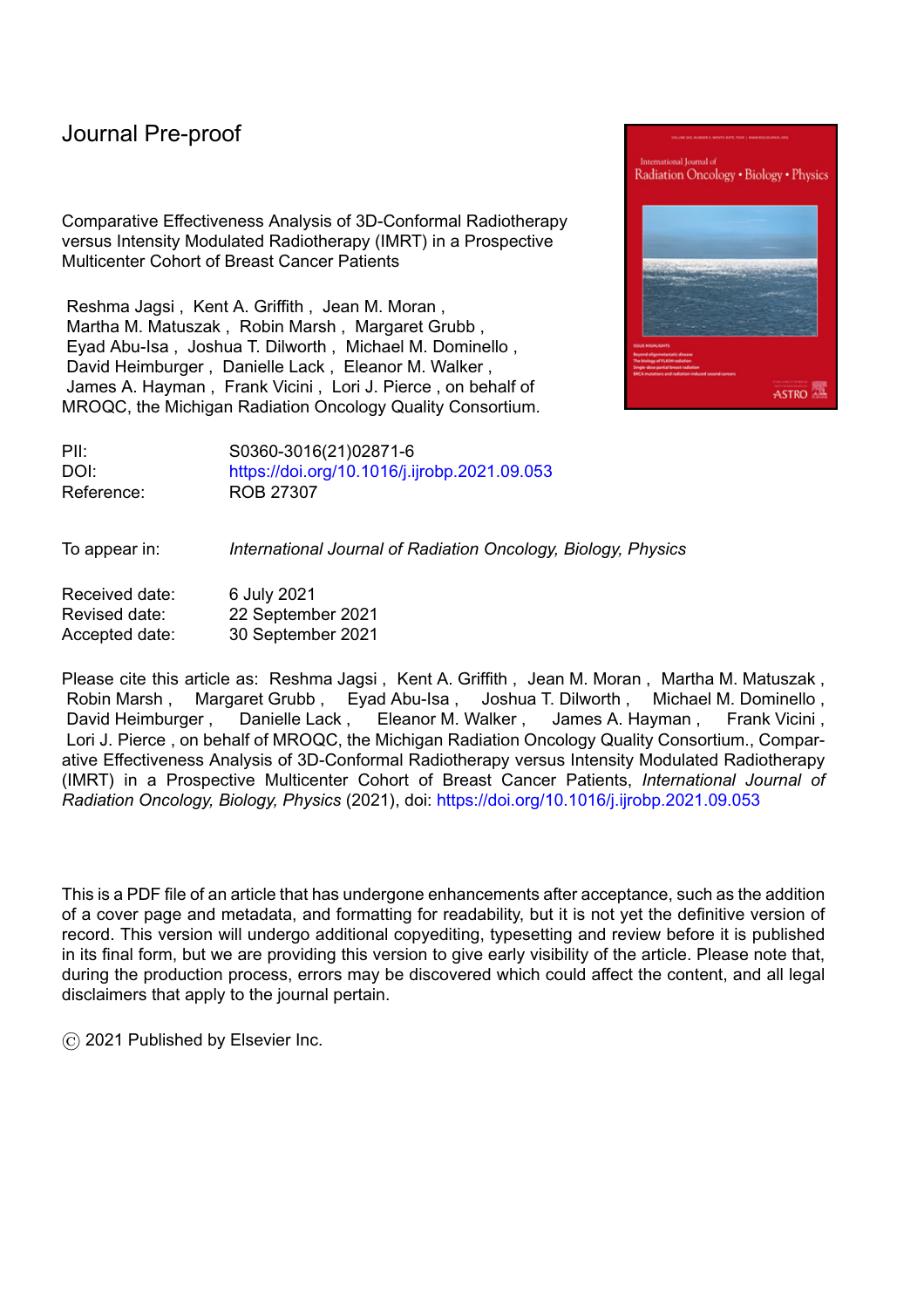which together offer strong evidence of a modest incremental benefit of inverse-planned IMRT, even when compared to high quality 3DCRT and even when delivered in the setting of moderate hypofractionation, which itself reduces the likelihood of toxicity. That said, rates of extremely severe toxicity, such as Grade 3 events or those requiring treatment breaks, are quite rare regardless of technique in this sample.

Current consensus guidelines emphasize the utility of standardizing dosimetric goals in treatment planning.25 Further research is necessary to understand the dosimetric differences between the IMRT and 3D plans in this dataset that may have led to the difference in toxicity observed in this study. Prior work has suggested that limiting V105% may be helpful in larger breasted patients treated with hypofractionation.<sup>26</sup> In addition, dose to the skin<sup>27</sup> and/or to the superficial rind of tissue closest to skin surface may be important and can be more closely controlled with inverse planning.28 Additional studies to define criteria for optimizing treatment planning based on the rich dosimetric information available through the [Anonymized for Review] collaborative are now underway. Particularly if the societal costs of delivering 3DCRT and IMRT remain meaningfully different, such work will be especially important to help guide selection of patients in whom dosimetric goals can be met using 3DCRT and those in whom the use of IMRT is necessary. As Vicini et al. noted, "We must move away from the notion of IMRT as a modality and focus on what it allows us to do." 23

Our study has numerous strengths, including its inclusion of multiple centers with varying rates of IMRT use, a diverse patient population, and real-world data reported by both clinicians and patients along with treatment planning information with greater detail than available through any other registry of this scale to our knowledge. However, it also has limitations. Causal inference from observational data is notoriously fraught with difficulties,<sup>29,30</sup> and although we applied sophisticated analytic techniques to minimize the impact of treatment selection bias, unmeasured confounding factors may still have exerted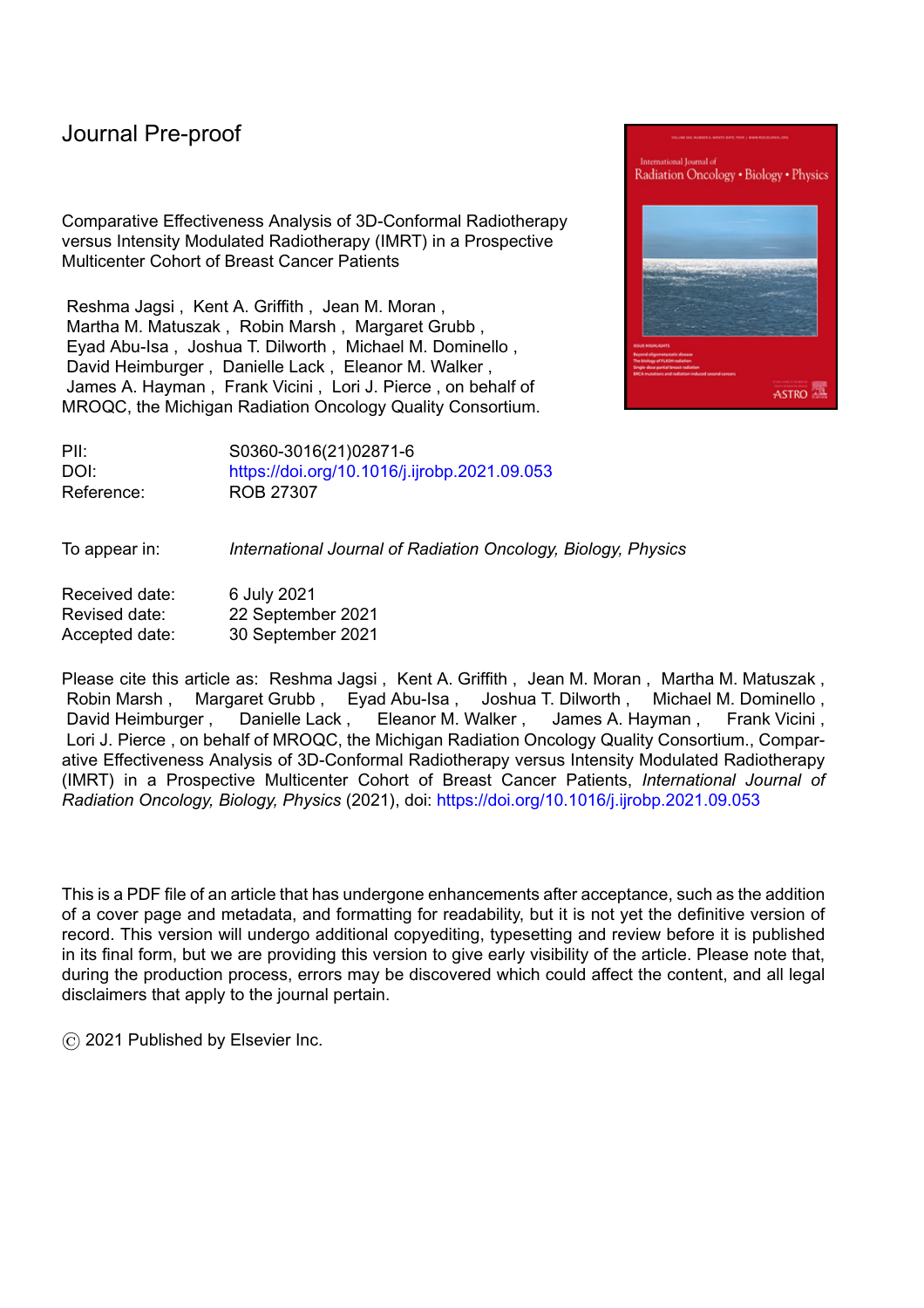influence on our results. However, given the consistent findings of the one randomized trial to investigate this important question that was recently reported from Korea and the low likelihood that such trials will ever be conducted in the United States, we believe our findings represent key real-world evidence to guide clinical practice and policies in this context in the United States. Our study represented real-world practice, but this also resulted in non-trivial amounts of missing data, which may also introduce biases. Where patient reports of pain were missing, we relied on physician reports, which are not as sensitive. In addition, our analyses were based on patients treated in centers in the state of [Anonymized for Review]. Our findings should not be extrapolated to settings where the quality of radiotherapy care diverges substantially from that which is delivered in [Anonymized for Review] or where IMRT approaches differ substantially or are defined differently from those used by centers in the current study.

Of note, our study focused exclusively on acute toxicity. Although late soft tissue effects such as fibrosis in this setting may well be consequential to severe acute toxicity, they may also develop unexpectedly. Moreover, long-term outcomes, including disease control and late toxicities of other organs that may receive incidental irradiation, are important subjects for future research. It may be particularly important to utilize IMRT techniques that limit the amount of low-dose RT to the lungs and contralateral breast,<sup>31</sup> as this exposure may have consequences for late toxicity and second malignancy. 32 Our study focused on the use of IMRT to reduce skin toxicity in node-negative patients; however, inverseplanned IMRT may also be used to reduce dose to critical normal structures, including the heart.33,34,35,36 On the other hand, certain techniques of IMRT may actually increase dose to underlying organs, including the heart and lungs, and an improvement in acute toxicity at the cost of higher doses to such regions would not be an appropriate tradeoff; further dosimetric analyses are ongoing to evaluate that concern. With different dose fractionation schemas used, it is also relevant to investigate toxicity as a function of the biologically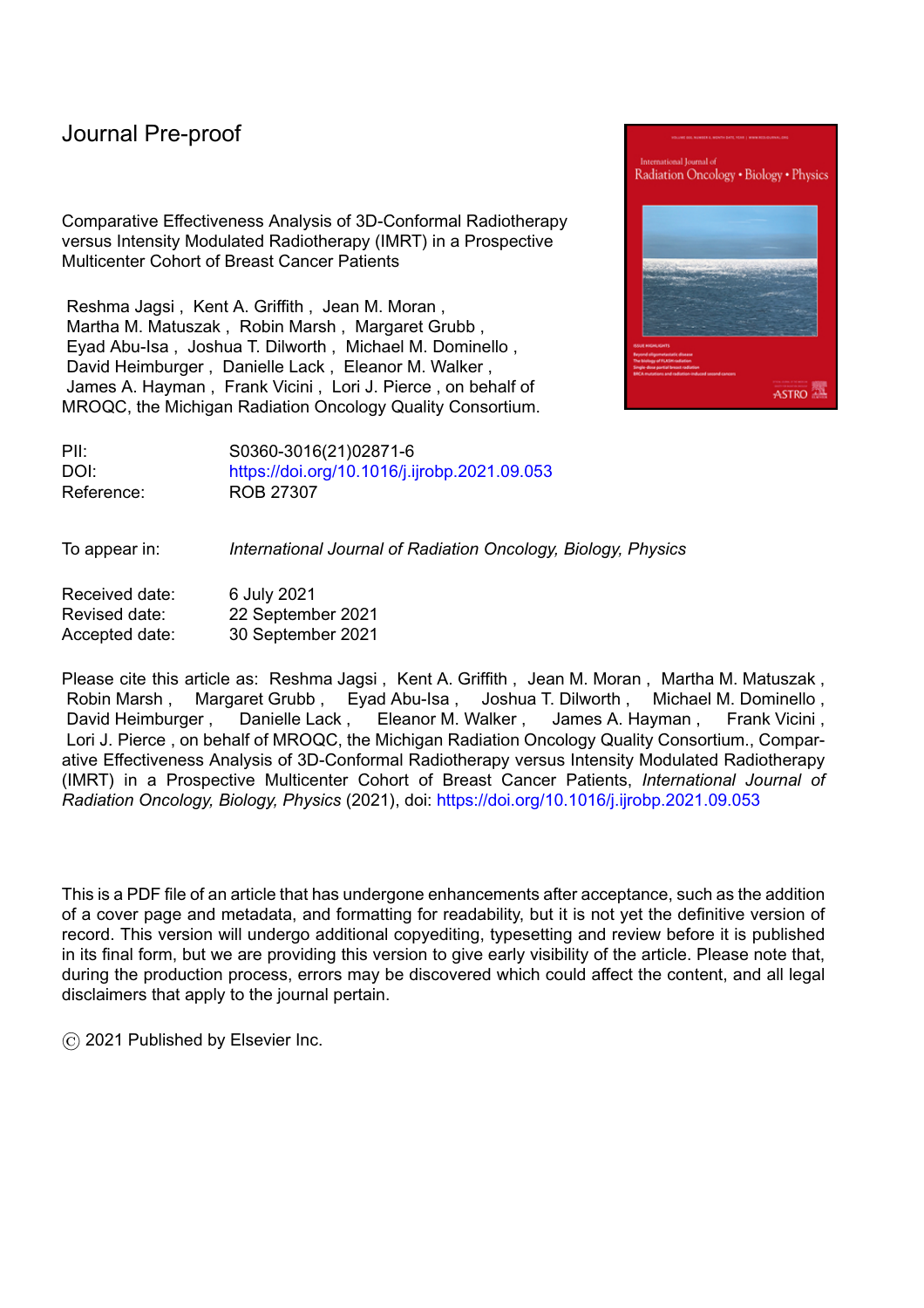equivalent dose in 2 Gy fractions. Further research is necessary to evaluate the impact of IMRT in the setting of node-positive disease for the purposes of cardiac avoidance. 4

What have we learned from this large-scale, prospective observational analysis of comparative effectiveness of IMRT versus 3DCRT in the management of breast cancer? First, there appears to be a modest but significant benefit in the reduction of acute toxicity from the use of more complex forms of IMRT as compared to 3DCRT in the overall patient population as treated in real-world settings in [Anonymized for Review], regardless of whether conventional fractionation or hypofractionation is employed. Second, choice of fractionation affects acute toxicity far more than choice of technique. These observations have important implications. Creative efforts to promote appropriate use of moderate hypofractionation remain most essential,<sup>11,37,38</sup> particularly given early observations of slow uptake of that approach.<sup>39,40</sup> Interestingly, IMRT was adopted more quickly—even prior to evidence of its benefit—than hypofractionation.<sup>5</sup> The present study suggests that uptake of both approaches would minimize rates of acute toxicity, but clinical policy must consider differences in costs as well. Further research is necessary to define dosimetric goals to determine which patients require IMRT and to optimize patient outcomes and standardize techniques in this context. Further research is also necessary to evaluate long-term outcomes and to define the role of IMRT in patients being treated with regional nodal irradiation. 41,42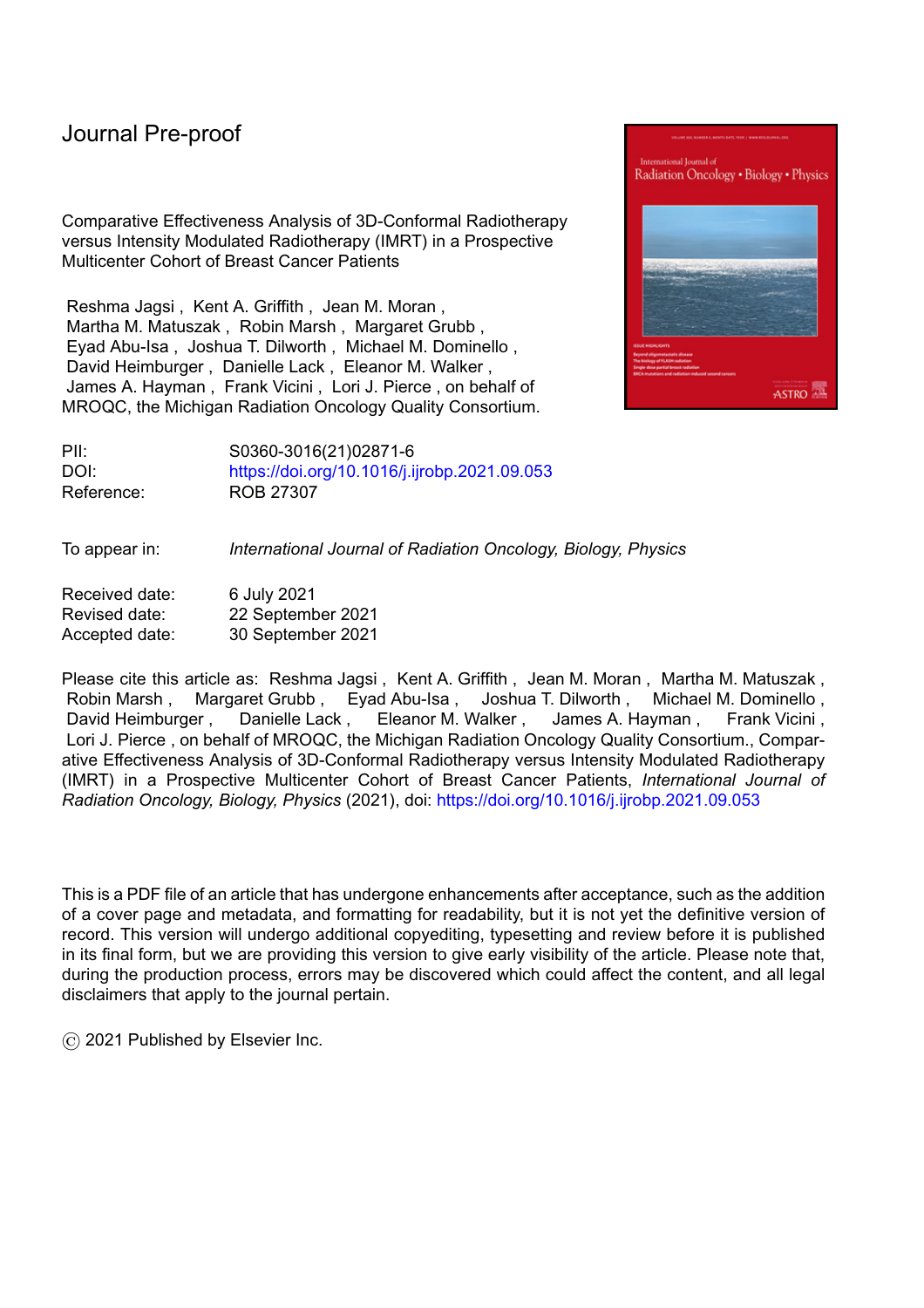# **Figure Legends**

Figure 1: Flow of patients into the study sample This figure shows how patients were selected for inclusion in the analytic sample.

Figure 2: Distribution of the use of the treatment techniques by enrolling site. This figure shows the use of the three forms of treatment (3DCRT, highly-segmented forward-planned IMRT, and inverse-planned IMRT) in patients treated with each fractionation approach.

Figure 3: Forest Plot of Multivariable Model of Acute Toxicity Among Patients Treated with Conventional **Fractionation** 

Using the inverse-probability-of-treatment-weighted sample of patients treated with conventional fractionation, this model considers the binary outcome of acute toxicity (having moist desquamation or moderate or severe pain) using the logit link for the binomial distribution in order to determine the association with treatment technique, estimated as odds ratios, after adjustment for all covariates and including the institution of treatment as a random effect.

Figure 4: Forest Plot of Multivariable Model of Acute Toxicity Among Patients Treated with Hypofractionation.

Using the inverse-probability-of-treatment-weighted sample of patients treated with hypofractionation, this model considers the binary outcome of acute toxicity (having moist desquamation or moderate or severe pain) using the logit link for the binomial distribution in order to determine the association with treatment technique, estimated as odds ratios, after adjustment for all covariates and including the institution of treatment as a random effect.

17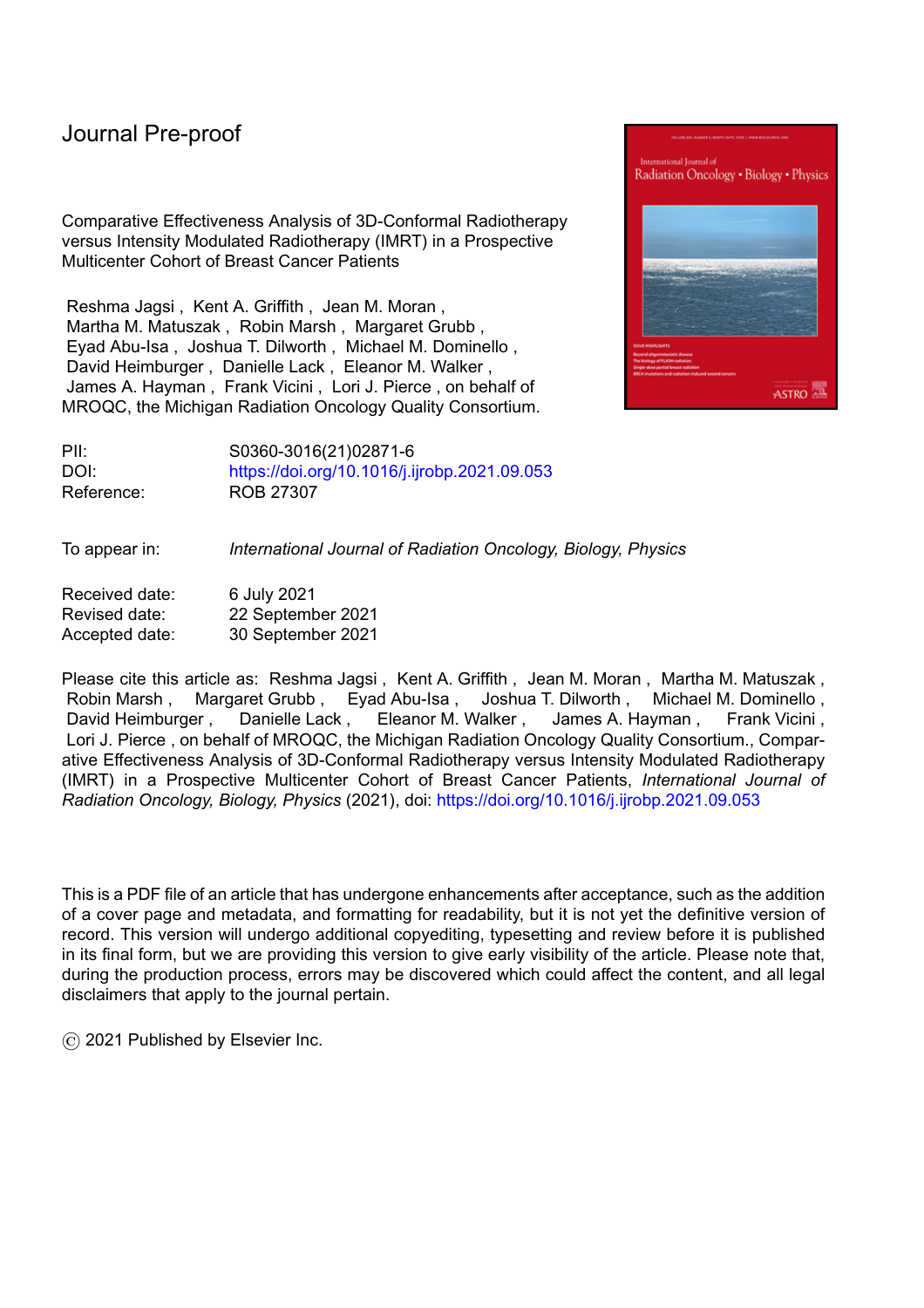# Table 1a: Sample characteristics

| Conventionally Fractionated (N=2539)           |                   |                         |                     |                                                                |                                                    |  |
|------------------------------------------------|-------------------|-------------------------|---------------------|----------------------------------------------------------------|----------------------------------------------------|--|
| <b>Variable/Level</b>                          | <b>Statistics</b> | <b>Total Population</b> | 3DCRT<br>$(N=1185)$ | <b>Highly-Segmented</b><br><b>Forward Planned</b><br>$(N=774)$ | <b>Inverse-Planned</b><br><b>IMRT</b><br>$(N=580)$ |  |
| Age (years):                                   | Mean (SD)         | 58.5 (10.47)            | 58.41 (10.42)       | 59.15 (10.35)                                                  | 57.85 (10.71)                                      |  |
| Race: White                                    | N(%)              | 1938 (76.33)            | 992 (83.71)         | 495 (63.95)                                                    | 451 (77.76)                                        |  |
| <b>Black</b>                                   | N(%)              | 465 (18.31)             | 144(12.15)          | 244 (31.52)                                                    | 77(13.28)                                          |  |
| Other                                          | N(%)              | 136(5.36)               | 49 (4.14)           | 35(4.52)                                                       | 52 (8.97)                                          |  |
| Hypertension: No                               | N(%)              | 1500 (59.08)            | 749 (63.21)         | 416 (53.75)                                                    | 335 (57.76)                                        |  |
| Yes                                            | N(%)              | 1039 (40.92)            | 436 (36.79)         | 358 (46.25)                                                    | 245 (42.24)                                        |  |
| Diabetes: No                                   | N(%)              | 2188 (86.18)            | 1030 (86.92)        | 653 (84.37)                                                    | 505 (87.07)                                        |  |
| Yes                                            | N(%)              | 351 (13.82)             | 155 (13.08)         | 121(15.63)                                                     | 75 (12.93)                                         |  |
| Smoking Status: Never                          | N(%)              | 1476 (58.13)            | 707 (59.66)         | 430 (55.56)                                                    | 339 (58.45)                                        |  |
| Former                                         | N(%)              | 758 (29.85)             | 354 (29.87)         | 235 (30.36)                                                    | 169(29.14)                                         |  |
| Current                                        | N(%)              | 305 (12.01)             | 124(10.46)          | 109 (14.08)                                                    | 72 (12.41)                                         |  |
| Hormone therapy: Missing                       | N(%)              | 26(1.02)                | 19(1.60)            | 3(0.39)                                                        | 4(0.69)                                            |  |
| N <sub>0</sub>                                 | N(%)              | 909 (35.80)             | 408 (34.43)         | 288 (37.21)                                                    | 213 (36.72)                                        |  |
| Yes                                            | N(%)              | 1604 (63.17)            | 758 (63.97)         | 483 (62.40)                                                    | 363 (62.59)                                        |  |
| Chemotherapy: Missing                          | N(%)              | 13(0.51)                | 11(0.93)            | 2(0.26)                                                        |                                                    |  |
| No                                             | N(%)              | 1632 (64.28)            | 794 (67.00)         | 476 (61.50)                                                    | 362 (62.41)                                        |  |
| Yes                                            | N(%)              | 894 (35.21)             | 380 (32.07)         | 296 (38.24)                                                    | 218 (37.59)                                        |  |
| Group Stage: 0                                 | N(%)              | 579 (22.80)             | 293 (24.73)         | 167(21.58)                                                     | 119(20.52)                                         |  |
| $\mathbf{1}$                                   | N(%)              | 1336 (52.62)            | 616 (51.98)         | 418 (54.01)                                                    | 302 (52.07)                                        |  |
| $\overline{c}$                                 | N(%)              | 612(24.10)              | 270 (22.78)         | 186 (24.03)                                                    | 156 (26.90)                                        |  |
| 3                                              | $N$ $(\%)$        | 12(0.47)                | 6(0.51)             | 3(0.39)                                                        | 3(0.52)                                            |  |
| Separation Distance (cm):                      | Mean (SD)         | 23.21 (3.92)            | 22.69 (3.82)        | 24.12 (4.04)                                                   | 23.07 (3.76)                                       |  |
| <b>BMI</b> Category:<br>Underweight/Normal <25 | N(%)              | 622 (24.50)             | 318 (26.84)         | 146 (18.86)                                                    | 158 (27.24)                                        |  |
| Overweight 25-<30                              | N(%)              | 673 (26.51)             | 308 (25.99)         | 193 (24.94)                                                    | 172 (29.66)                                        |  |
| Obesity I $30 - 35$                            | N(%)              | 580 (22.84)             | 274 (23.12)         | 174 (22.48)                                                    | 132(22.76)                                         |  |
| Obesity II 35-<40                              | N(%)              | 357 (14.06)             | 158 (13.33)         | 134 (17.31)                                                    | 65(11.21)                                          |  |
| Obesity III >40                                | N(%)              | 307 (12.09)             | 127(10.72)          | 127(16.41)                                                     | 53 (9.14)                                          |  |
| Breast total volume (cc):                      | Mean (SD)         | 1194.51 (832.46)        | 1113.06 (599.38)    | 1340.9 (1118.39)                                               | 1165.57 (768.17)                                   |  |
| D50 Breast (Gy):                               | Mean (SD)         | 51.23 (3.55)            | 51.45 (3.25)        | 51.59 (3.53)                                                   | 50.32 (4.00)                                       |  |
| <b>Treatment Facility Academic:</b><br>No      | N(% )             | 1726 (67.98)            | 958 (80.84)         | 505 (65.25)                                                    | 263 (45.34)                                        |  |
| Yes                                            | N(%)              | 813 (32.02)             | 227 (19.16)         | 269 (34.75)                                                    | 317 (54.66)                                        |  |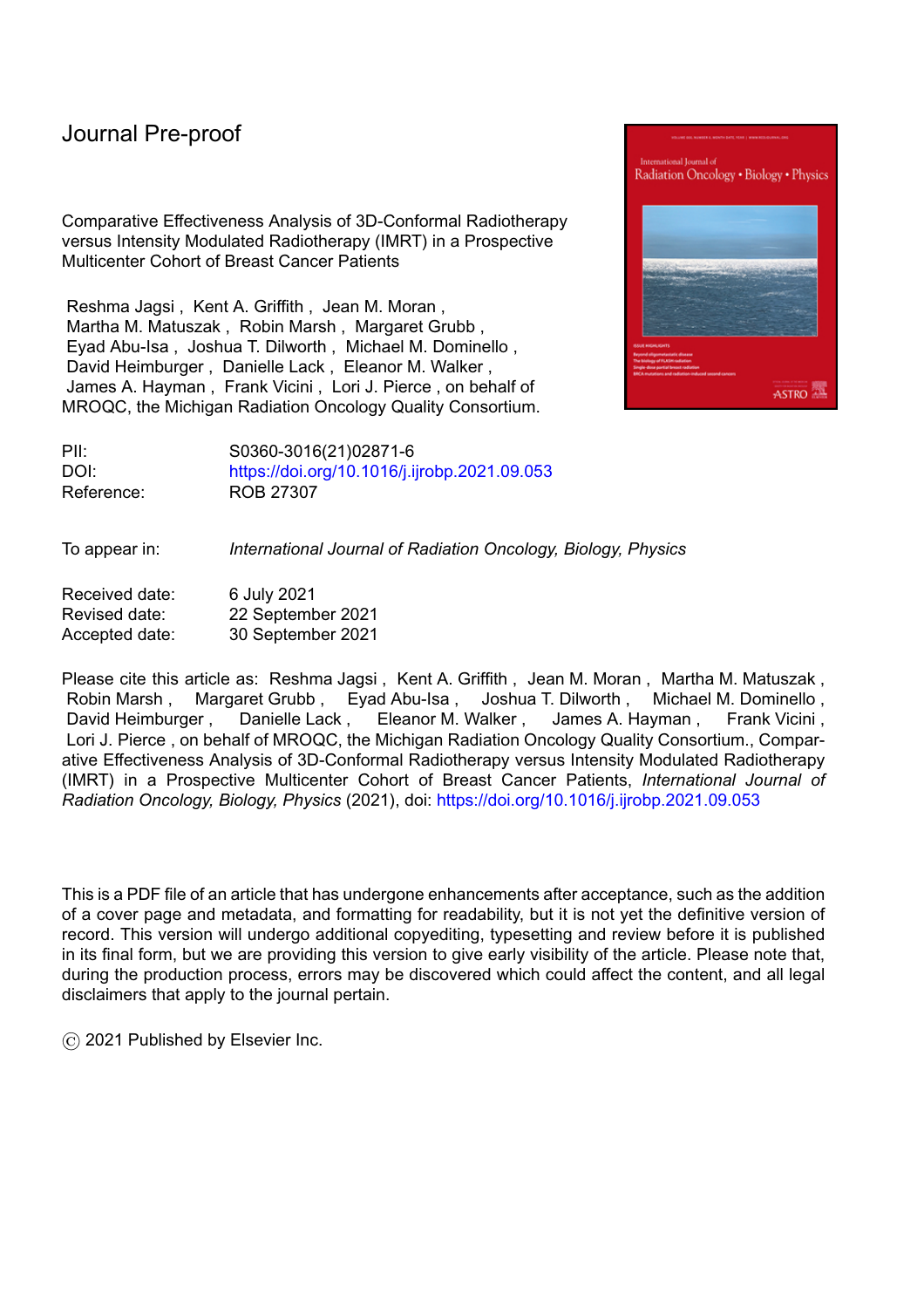| Hypofractionated (N=2628)                      |                   |                         |                     |                                                                |                                              |  |  |
|------------------------------------------------|-------------------|-------------------------|---------------------|----------------------------------------------------------------|----------------------------------------------|--|--|
| <b>Variable/Level</b>                          | <b>Statistics</b> | <b>Total Population</b> | 3DCRT<br>$(N=1296)$ | <b>Highly-Segmented</b><br><b>Forward-Planned</b><br>$(N=709)$ | Inverse-<br><b>Planned IMRT</b><br>$(N=623)$ |  |  |
| Age (years):                                   | Mean (SD)         | 62.53(10.03)            | 62.27 (9.82)        | 63.7 (10.04)                                                   | 61.72 (10.34)                                |  |  |
| Race: White                                    | N(%)              | 2094 (79.68)            | 1157 (89.27)        | 443 (62.48)                                                    | 494 (79.29)                                  |  |  |
| <b>Black</b>                                   | N(%)              | 395 (15.03)             | 84 (6.48)           | 232 (32.72)                                                    | 79 (12.68)                                   |  |  |
| Other                                          | N(%)              | 139 (5.29)              | 55 (4.24)           | 34 (4.80)                                                      | 50(8.03)                                     |  |  |
| Hypertension: No                               | N(%)              | 1729 (65.79)            | 904 (69.75)         | 424 (59.80)                                                    | 401 (64.37)                                  |  |  |
| Yes                                            | N(%)              | 899 (34.21)             | 392 (30.25)         | 285 (40.20)                                                    | 222 (35.63)                                  |  |  |
| Diabetes: No                                   | N(%)              | 2342 (89.12)            | 1180 (91.05)        | 600 (84.63)                                                    | 562 (90.21)                                  |  |  |
| Yes                                            | N(%)              | 286 (10.88)             | 116 (8.95)          | 109 (15.37)                                                    | 61 (9.79)                                    |  |  |
| Smoking Status: Never                          | N(%)              | 1502 (57.15)            | 770 (59.41)         | 391 (55.15)                                                    | 341 (54.74)                                  |  |  |
| Former                                         | N(%)              | 829 (31.54)             | 396 (30.56)         | 225 (31.73)                                                    | 208 (33.39)                                  |  |  |
| Current                                        | N(%)              | 297 (11.30)             | 130(10.03)          | 93 (13.12)                                                     | 74 (11.88)                                   |  |  |
| Hormone therapy: Missing                       | N(%)              | 27(1.03)                | 14 (1.08)           | 4(0.56)                                                        | 9(1.44)                                      |  |  |
| N <sub>0</sub>                                 | N(%)              | 843 (32.08)             | 442 (34.10)         | 188 (26.52)                                                    | 213 (34.19)                                  |  |  |
| Yes                                            | N(%)              | 1758 (66.89)            | 840 (64.81)         | 517 (72.92)                                                    | 401 (64.37)                                  |  |  |
| Chemotherapy: Missing                          | N(%)              | 7(0.27)                 | 5(0.39)             | 2(0.28)                                                        |                                              |  |  |
| No                                             | N(%)              | 2206 (83.94)            | 1065 (82.18)        | 606 (85.47)                                                    | 535 (85.87)                                  |  |  |
| Yes                                            | N(%)              | 415 (15.79)             | 226 (17.44)         | 101(14.25)                                                     | 88 (14.13)                                   |  |  |
| Group Stage: 0                                 | N(%)              | 596 (22.68)             | 260 (20.06)         | 168 (23.70)                                                    | 168 (26.97)                                  |  |  |
| $\mathbf{1}$                                   | N(% )             | 1567 (59.63)            | 821 (63.35)         | 425 (59.94)                                                    | 321 (51.52)                                  |  |  |
| $\sqrt{2}$                                     | $N(\%)$           | 462 (17.58)             | 213 (16.44)         | 115 (16.22)                                                    | 134 (21.51)                                  |  |  |
| 3                                              | $N(\%)$           | 3(0.11)                 | 2(0.15)             | 1(0.14)                                                        |                                              |  |  |
| Separation Distance (cm):                      | Mean (SD)         | 22.54 (3.50)            | 21.98 (3.22)        | 23.26 (3.49)                                                   | 22.87 (3.88)                                 |  |  |
| <b>BMI</b> Category:<br>Underweight/Normal <25 | N(%)              | 728 (27.70)             | 398 (30.71)         | 140 (19.75)                                                    | 190 (30.50)                                  |  |  |
| Overweight 25-<30                              | N(%)              | 863 (32.84)             | 457 (35.26)         | 214 (30.18)                                                    | 192 (30.82)                                  |  |  |
| Obesity I 30-<35                               | N(%)              | 576 (21.92)             | 264 (20.37)         | 180 (25.39)                                                    | 132 (21.19)                                  |  |  |
| Obesity II 35-<40                              | $N(\%)$           | 275 (10.46)             | 106(8.18)           | 111 (15.66)                                                    | 58 (9.31)                                    |  |  |
| Obesity III >40                                | N(%)              | 186 (7.08)              | 71 (5.48)           | 64 (9.03)                                                      | 51 (8.19)                                    |  |  |
| Breast total volume (cc):                      | Mean (SD)         | 1038.83 (561.61)        | 944.86 (479.10)     | 1147.88 (592.33)                                               | 1110.2 (646.37)                              |  |  |
| D50 Breast (Gy):                               | Mean (SD)         | 45.18 (2.39)            | 44.76 (2.23)        | 45.55 (2.59)                                                   | 45.65(2.33)                                  |  |  |
| Treatment Facility Academic:<br>No             | N(%)              | 1553 (59.09)            | 1075 (82.95)        | 398 (56.14)                                                    | 80 (12.84)                                   |  |  |
| Yes                                            | N(%)              | 1075 (40.91)            | 221 (17.05)         | 311 (43.86)                                                    | 543 (87.16)                                  |  |  |

# Table 1b: Sample characteristics (continued/part 2 of table)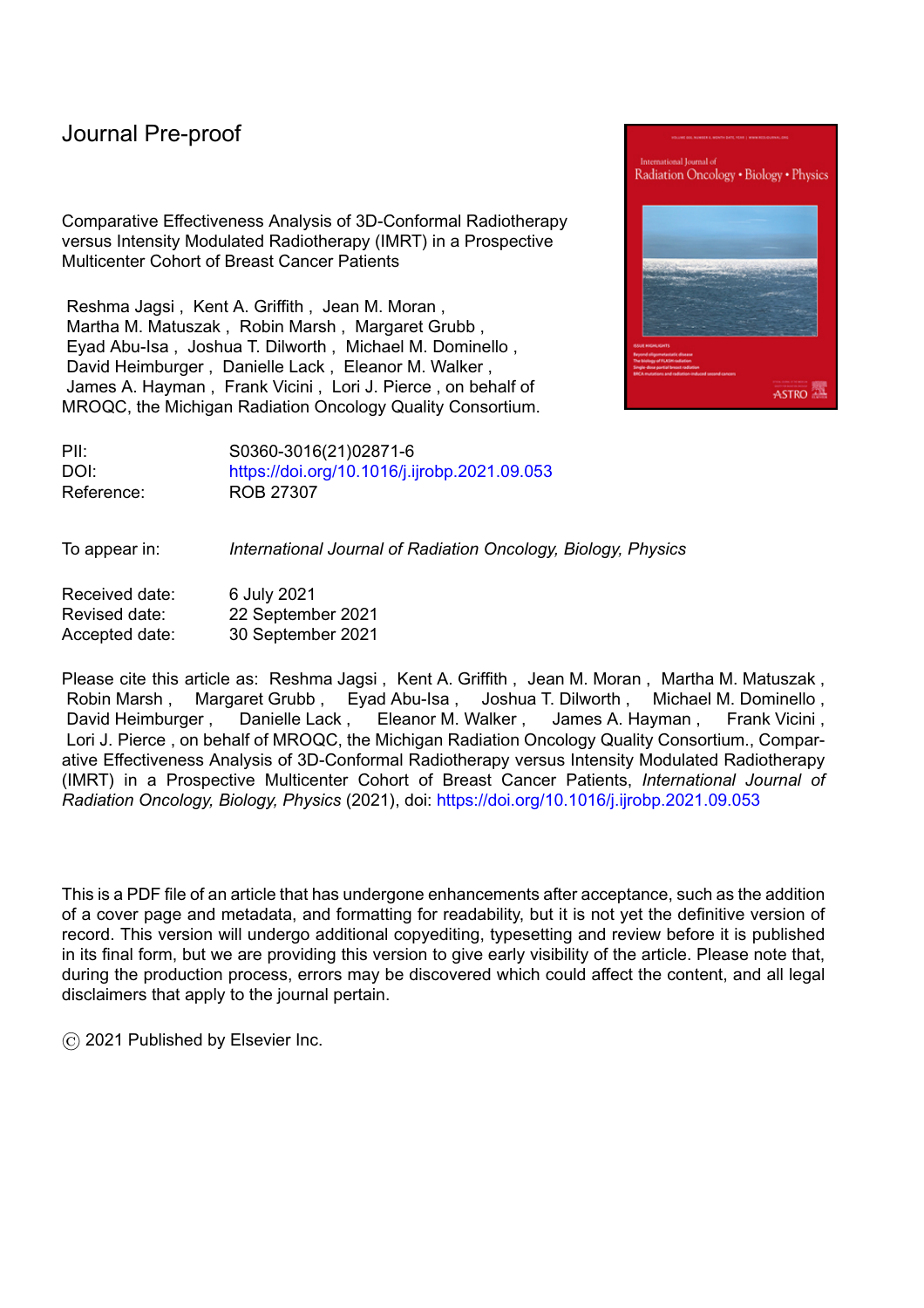|                                                             | <b>Proportion Composite Acute Radiation-induced toxicity</b> |                                                                                                   |                                | <b>Odd Ratios and 95% Confidence Intervals</b> |                  |  |  |
|-------------------------------------------------------------|--------------------------------------------------------------|---------------------------------------------------------------------------------------------------|--------------------------------|------------------------------------------------|------------------|--|--|
| <b>Models/Population</b>                                    | $(1)$ 3DCRT<br>(forward-planned,<br>$<$ 5 segments)          | $(2)$ Highly-<br>segmented<br>forward-planned<br><b>IMRT</b> (forward<br>planned, 5+<br>segments) | $(3)$ Inverse-<br>planned IMRT | Group 2 vs 1                                   | Group 3 vs 1     |  |  |
| Conventional Fractionation                                  |                                                              |                                                                                                   |                                |                                                |                  |  |  |
| Unadjusted                                                  | 0.5485                                                       | 0.5917                                                                                            | 0.4224                         | 1.19[0.99, 1.43]                               | 0.60[0.49, 0.74] |  |  |
| <b>IPTW</b> Adjusted Only                                   | 0.5759                                                       | 0.5584                                                                                            | 0.4238                         | 0.93[0.76, 1.13]                               | 0.54[0.43, 0.69] |  |  |
| IPTW Adjusted +<br>Covariates                               | 0.6046                                                       | 0.5721                                                                                            | 0.4410                         | 0.87[0.71, 1.08]                               | 0.52[0.40, 0.66] |  |  |
| IPTW Adjusted +<br>Covariates + Hospital<br>(Random Effect) | 0.5732                                                       | 0.6034                                                                                            | 0.4626                         | 1.13[0.88, 1.46]                               | 0.64[0.45, 0.91] |  |  |
| Hypofractionation                                           |                                                              |                                                                                                   |                                |                                                |                  |  |  |
| Unadjusted                                                  | 0.3333                                                       | 0.3202                                                                                            | 0.2632                         | 0.94[0.77, 1.15]                               | 0.71[0.58, 0.88] |  |  |
| <b>IPTW</b> Adjusted Only                                   | 0.3522                                                       | 0.2902                                                                                            | 0.2139                         | 0.75[0.59, 0.95]                               | 0.50[0.33, 0.77] |  |  |
| IPTW Adjusted +<br>Covariates                               | 0.3485                                                       | 0.2799                                                                                            | 0.2092                         | 0.73[0.57, 0.93]                               | 0.49[0.33, 0.74] |  |  |
| IPTW Adjusted +<br>Covariates + Hospital<br>(Random Effect) | 0.3637                                                       | 0.2999                                                                                            | 0.1894                         | 0.75[0.54, 1.03]                               | 0.41[0.26, 0.65] |  |  |

# Table 2: Overview of models of acute toxicity by RT technique

Survey of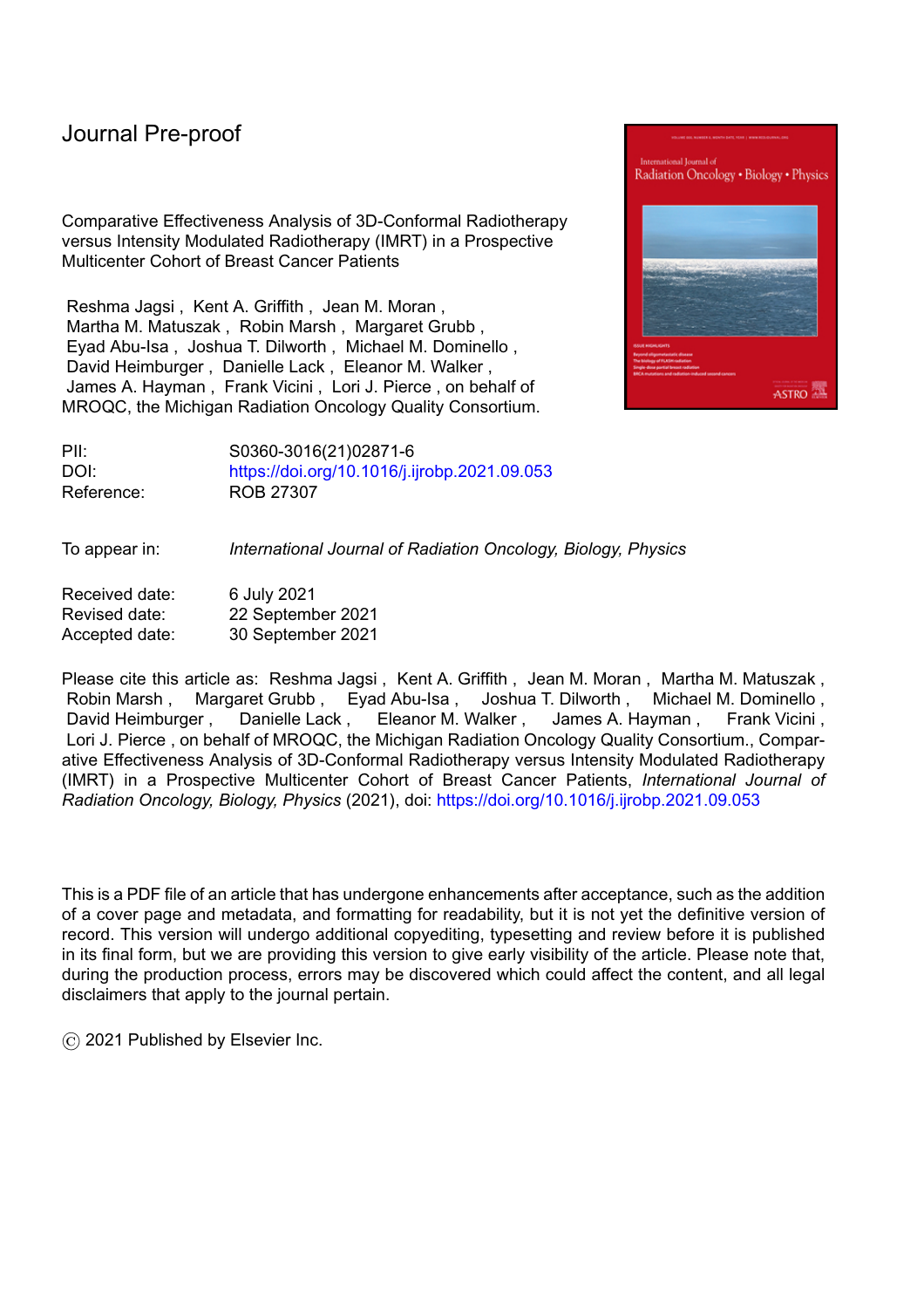Figure 1: Flow of patients into the study sample

This figure shows how patients were selected for inclusion in the analytic sample.

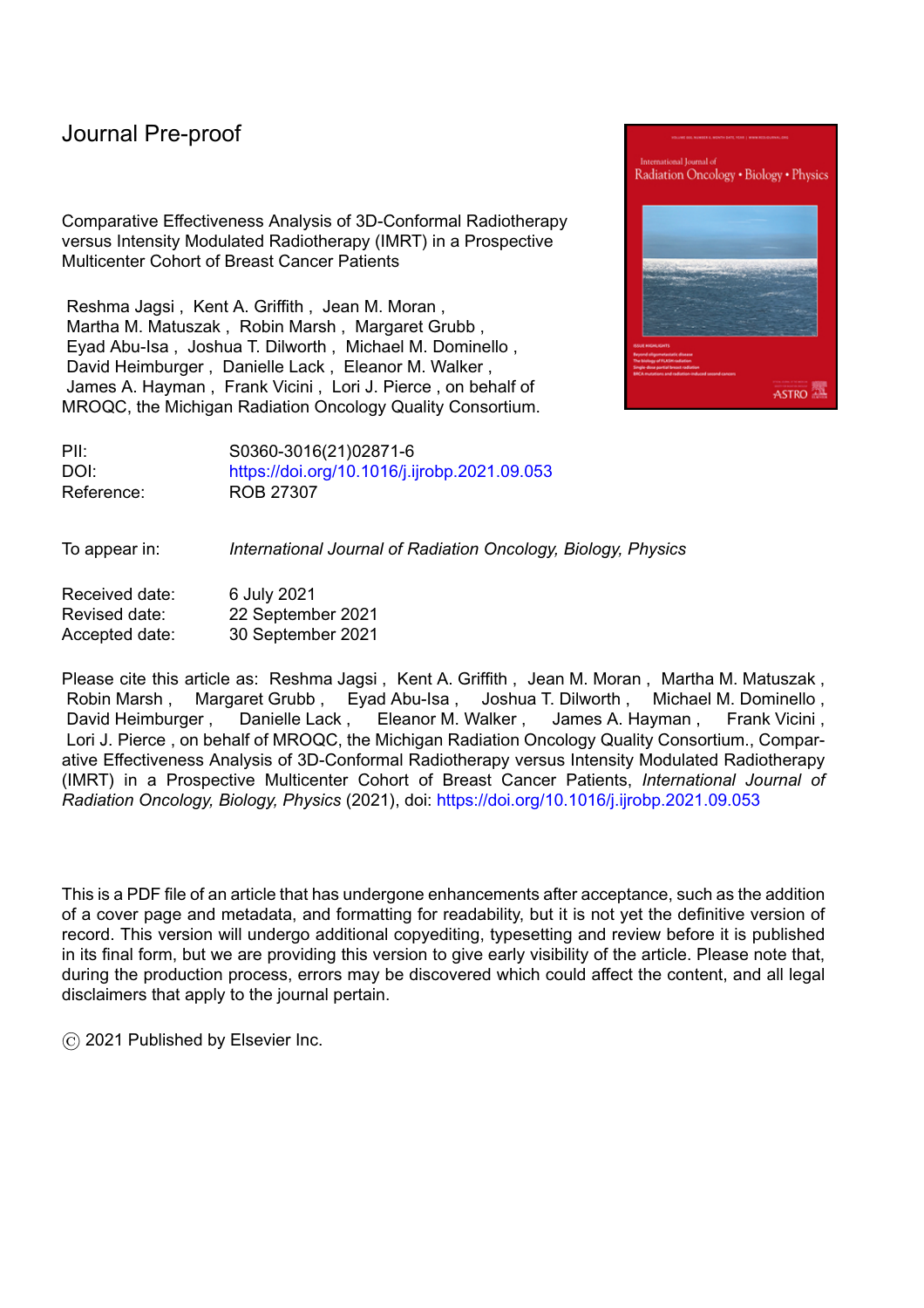Figure 2: Distribution of the use of the treatment techniques by enrolling site.

This figure shows the use of the three forms of treatment (3DCRT, highly-segmented forward-planned IMRT, and inverse-planned IMRT) in patients treated with each fractionation approach.

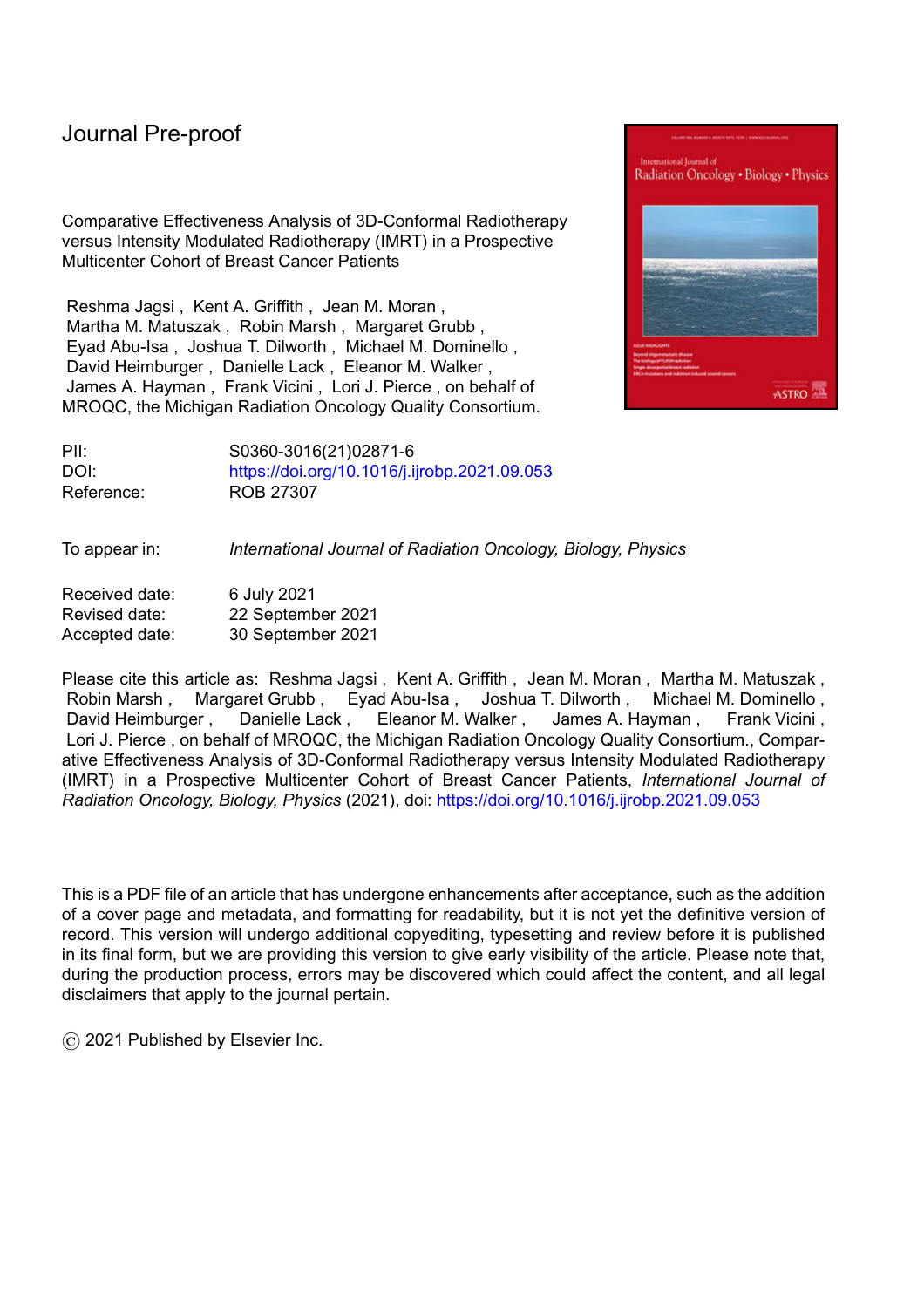Figure 3: Forest Plot of Multivariable Model of Acute Toxicity Among Patients Treated with Conventional Fractionation.

Using the inverse-probability-of-treatment-weighted sample of patients treated with conventional fractionation, this model considers the binary outcome of acute toxicity (having moist desquamation or moderate or severe pain) using the logit link for the binomial distribution in order to determine the association with treatment technique, estimated as odds ratios, after adjustment for all covariates and including the institution of treatment as a random effect.



\* Model uses IPTW, covariate adjustment, and includes hospital site as random effect.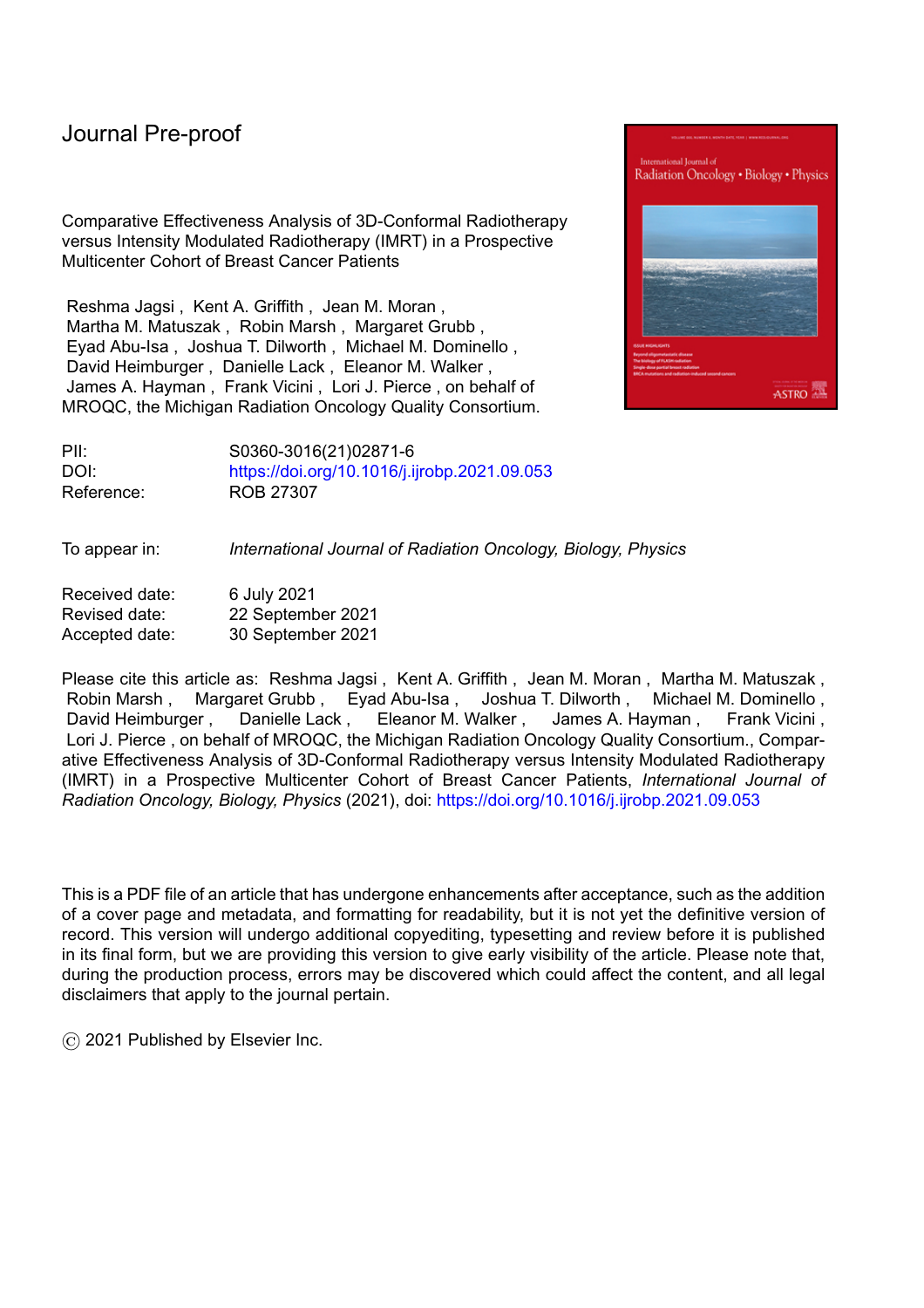Figure 4: Forest Plot of Multivariable Model of Acute Toxicity Among Patients Treated with Hypofractionation.

Using the inverse-probability-of-treatment-weighted sample of patients treated with hypofractionation, this model considers the binary outcome of acute toxicity (having moist desquamation or moderate or severe pain) using the logit link for the binomial distribution in order to determine the association with treatment technique, estimated as odds ratios, after adjustment for all covariates and including the institution of treatment as a random effect.



\*Model uses IPTW, covariate adjustment, and includes hospital site as random effect.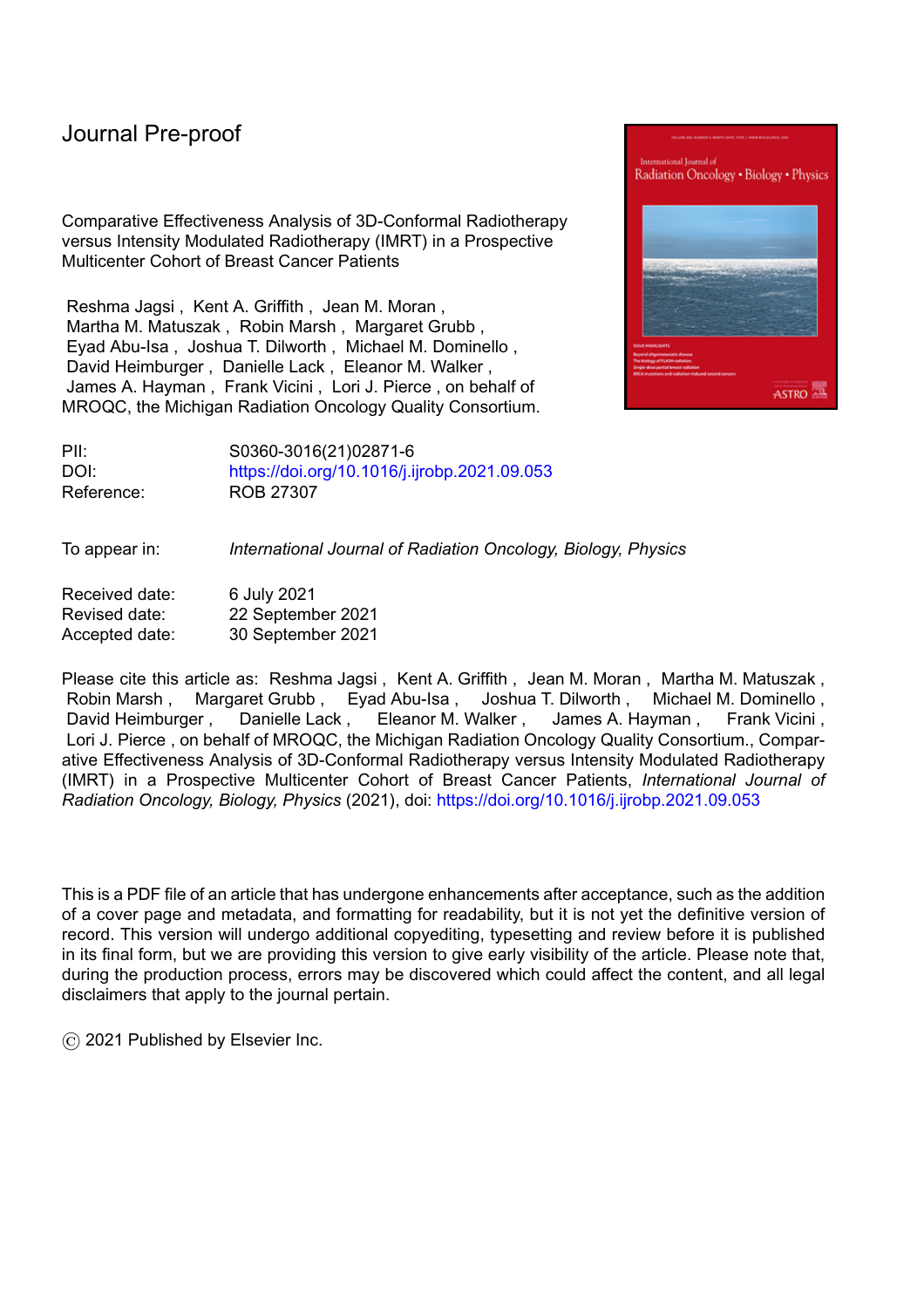### Journal Pre-proo

### **References**

- <sup>1</sup> Mukesh M, Barnett G, Wilkinson J, et al: Randomized Controlled Trial of Intensity-Modulated Radiotherapy for Early Breast Cancer: 5-Year Results Confirm Superior Overall Cosmesis. *J Clin Oncol* 2013;31(36):448864495.
- <sup>2</sup> Pignol J-P, Olivotto I, Rakovitch E, et al: A Multicenter Randomized Trial of Breast Intensity-Modulated Radiation Therapy to Reduce Acute Radiation Dermatitis. *J Clin Oncol* 2008;26(13):208562092.
- <sup>3</sup> Centers for Medicare & Medicaid Services: Fee Schedules General Information. Page last updated: 03-02-2021. https://www.cms.gov/Medicare/Medicare-Feefor-Service-Payment/FeeScheduleGenInfo.
- <sup>4</sup> Jagsi R, Griffith KA, Moran JM, et al: A Randomized Comparison of Radiation Therapy Techniques in the Management of Node-Positive Breast Cancer: Primary Outcomes Analysis. *Int J Radiat Oncol Biol Phys* 2018;101(5):114961158.
- <sup>5</sup> Smith BD, Pan I-W, Shih Y-CT, et al: Adoption of intensity-modulated radiation therapy for breast cancer in the United States. *J Natl Cancer Inst* 2011;103(10):7986 809.
- <sup>6</sup> Choi KH, Ahn SJ, Jeong JU, et al. Postoperative radiotherapy with intensitymodulated radiation therapy versus 3-dimensional conformal radiotherapy in early breast cancer: A randomized clinical trial of KROG 15-03. *Radiother Oncol.* 2021;154:179-186.
- <sup>7</sup> [Anonymized for Review]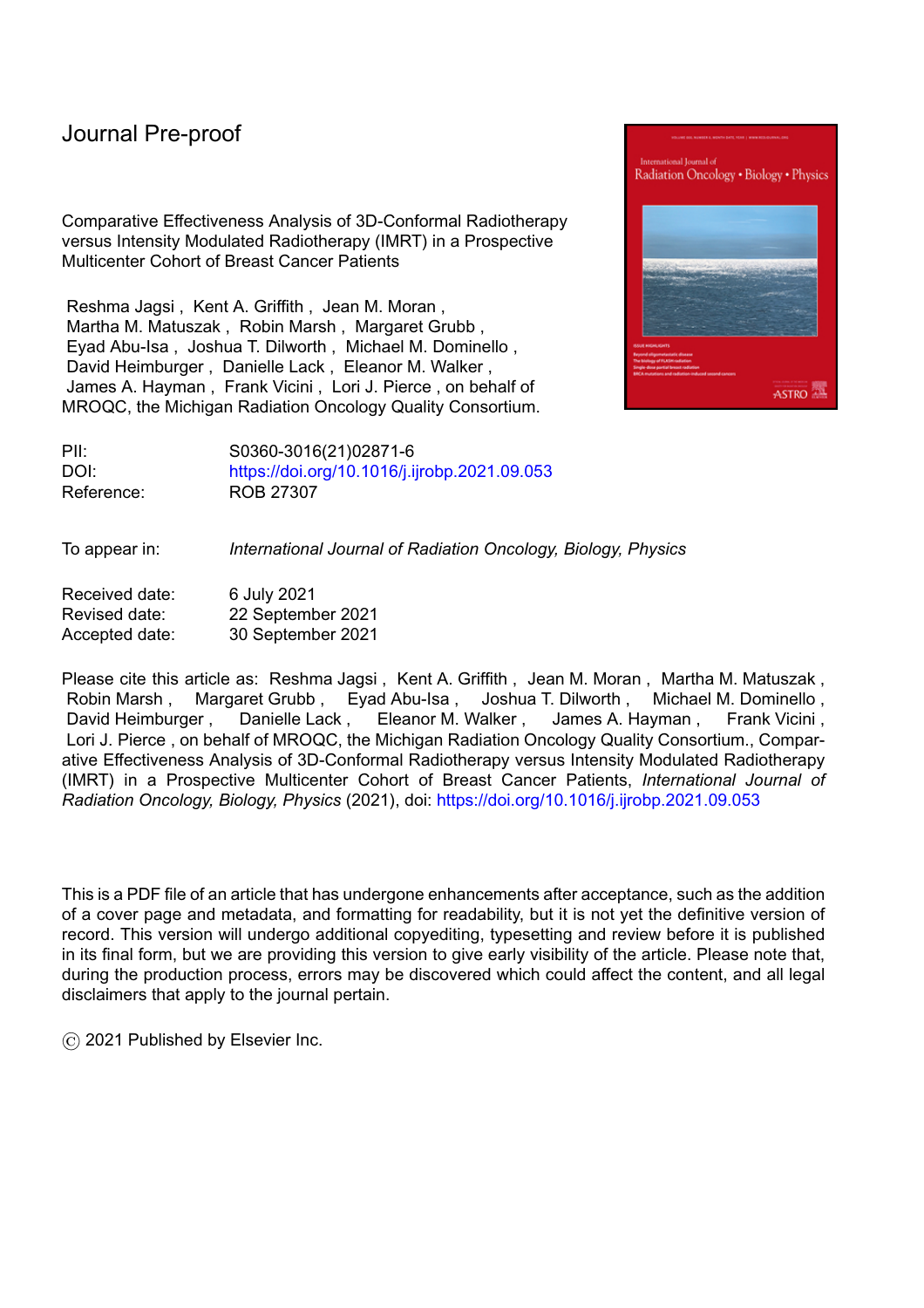### Iournal Pre-proo

- <sup>8</sup> Roberts KB, Soulos PR, Herrin J, et al: The adoption of new adjuvant radiation therapy modalities among Medicare beneficiaries with breast cancer: clinical correlates and cost implications. *Int J Radiat Oncol Biol Phys* 2013;85(5):118661192.
- <sup>9</sup> Wang EH, Mougalian SS, Soulos PR, et al: Adoption of intensity modulated radiation therapy for early-stage breast cancer from 2004 through 2011. *Int J Radiat Oncol Biol Phys* 2015;91(2):3036311.
- <sup>10</sup> [Anonymized for Review]

- <sup>11</sup> [Anonymized for Review]
- <sup>12</sup> [Anonymized for Review]
- <sup>13</sup> Cleeland CS, Ryan KM: Pain assessment: global use of the Brief Pain Inventory. *Ann*  Acad Med Singap 1994;23(2):1296138.
- 14 Leiuk"T." I tkhhkvj"MC."Xkekpk"H."gv"cn<"Vqyctf"Kortqxkpi"Rcvkgpvuø"Gzrgtkgpegu"qh" Acute Toxicity From Breast Radiotherapy: Insights From the Analysis of Patient-Reported Outcomes in a Large Multicenter Cohort. *J Clin Oncol* 202;38(34):40196 4029.
- <sup>15</sup> Jagsi R, Griffith KA, Boike TP, et al: Differences in the Acute Toxic Effects of Breast Radiotherapy by Fractionation Schedule: Comparative Analysis of Physician-Assessed and Patient-Reported Outcomes in a Large Multicenter Cohort. *JAMA Oncol* 2015;1(7):918.
- <sup>16</sup> Arsenault J, Parpia S, Goldberg M, et al: Acute Toxicity and Quality of Life of Hypofractionated Radiation Therapy for Breast Cancer. *Int J Radiat Oncol Biol Phys* 2020;107(5):943±948.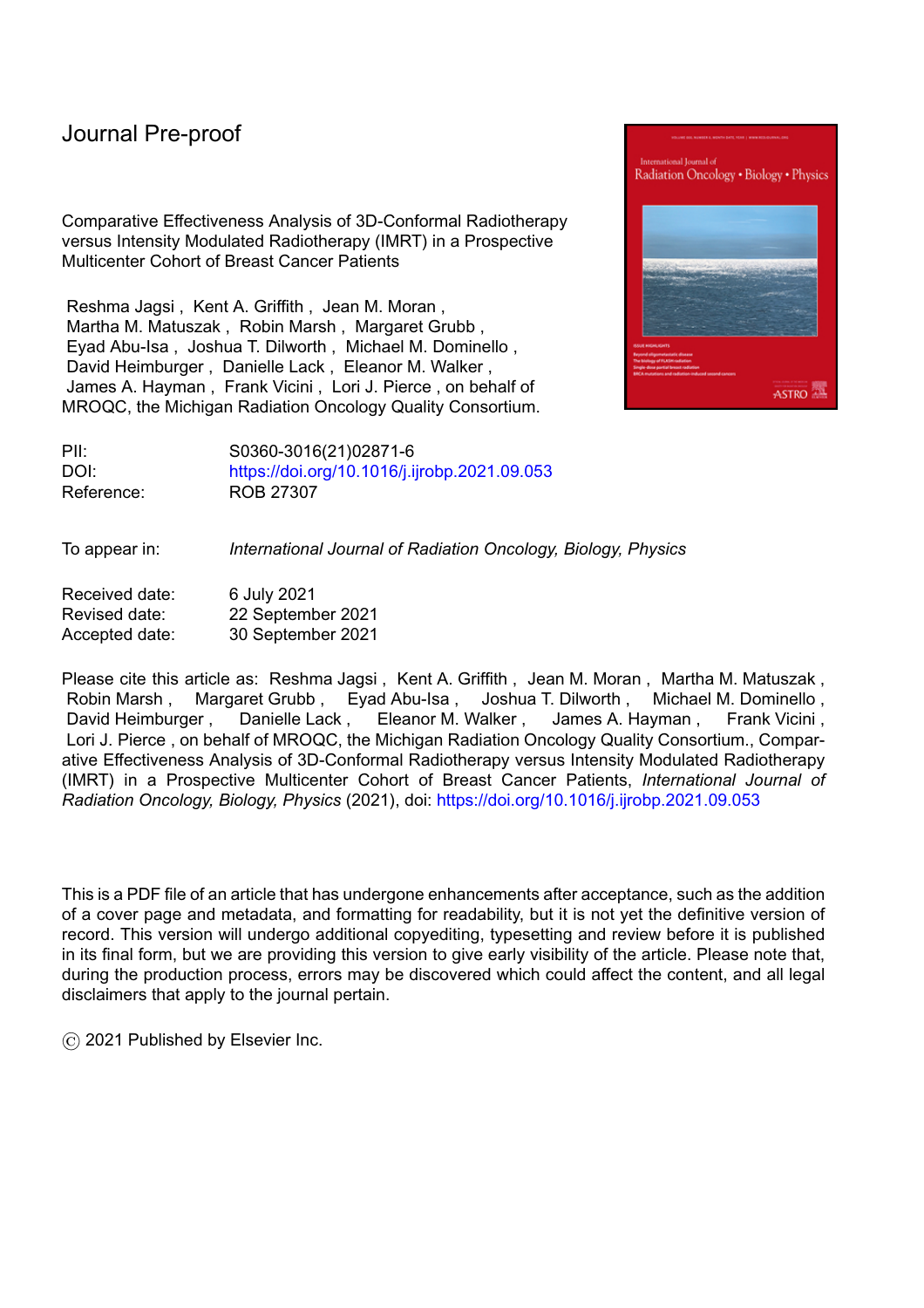### Journal Pre-proo

<sup>17</sup> Austin PC, Stuart EA. Moving towards best practice when using inverse probability of treatment weighting (IPTW) using the propensity score to estimate causal treatment effects in observational studies. *Stat Med*. 2015;34(28):3661-3679.

- <sup>18</sup> Harsolia A, Kestin L, Grills I, et al: Intensity-Modulated Radiotherapy Results in Significant Decrease in Clinical Toxicities Compared with Conventional Wedge-Based Breast Radiotherapy. *Int J Radiat Oncol Biol Phys* 2007;8(5):137561380.
- <sup>19</sup> McDonald MW, Godette KD, Butker EK, et al: Long-Term Outcomes of IMRT for Breast Cancer: A Single-Institution Cohort Analysis. *Int J Radiat Oncol Biol Phys* 2008;72(4):103161040.
- <sup>20</sup> Hardee ME, Raza S, Becker SJ, et al: Prone Hypofractionated Whole-Breast Radiotherapy Without a Boost to the Tumor Bed: Comparable Toxicity of IMRT Versus a 3D Conformal Technique. *Int J Radiat Oncol Biol Phys* 2012;82(3):e415± e423.
- <sup>21</sup> Kestin LL, Sharpe MB, Frazier RC, et al: Intensity modulation to improve dose uniformity with tangential breast radiotherapy: initial clinical experience. *Int J Radiat Oncol Biol Phys* 2000;48(5):1559-1568.
- <sup>22</sup> Vicini FA, Sharpe M, Kestin L, et al: Optimizing breast cancer treatment efficacy with intensity-modulated radiotherapy. *Int J Radiat Oncol Biol Phys* 2002;54(5):1336±1344.
- <sup>23</sup> Farace P, Zucca S, Solla I, et al: Planning Hybrid Intensity Modulated Radiation Therapy for Whole-breast Irradiation. *Int J Radiat Oncol Biol Phys* 2012;84(1):e115± e122.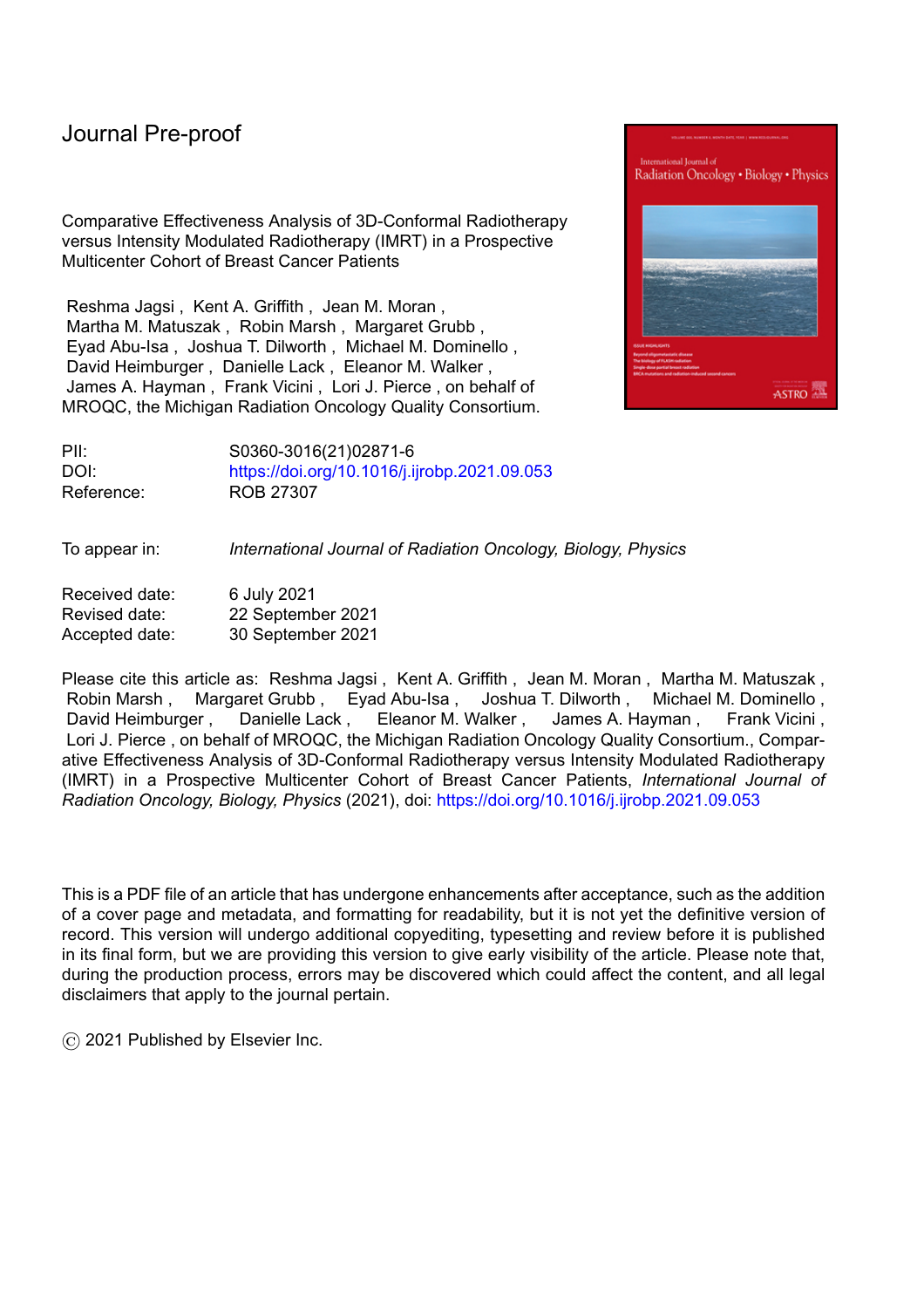<sup>24</sup> Vicini F, Sharpe M, Kestin L, et al: The use of intensity modulated radiation therapy in the treatment of breast cancer: evolving definition, misdirected criticism, and untoward effects. *Int J Radiat Oncol Biol Phys*. 2004;58(5):1642-1644.

- <sup>25</sup> Smith BD, Bellon JR, Blitzblau R, et al: Radiation therapy for the whole breast: Executive summary of an American Society for Radiation Oncology (ASTRO) evidence-based guideline. *Pract Radiat Oncol* 2018;8(3):1456152.
- <sup>26</sup> Patel AK, Ling DC, Richman AH, et al: Hypofractionated Whole-Breast Irradiation in Large-Breasted Women ô Is There a Dosimetric Predictor for Acute Skin Toxicities? *Int J Radiat Oncol Biol Phys* 2019;103(1):71677.
- <sup>27</sup> Pasquier D, Bataille B, Le Tinier F, et al: Correlation between toxicity and dosimetric parameters for adjuvant intensity modulated radiation therapy of breast cancer: a prospective study. *Sci Rep* 2021;11(1):3626.
- <sup>28</sup> Saibishkumar EP, MacKenzie MA, Severin D, et al: Skin-Sparing Radiation Using Intensity-Modulated Radiotherapy After Conservative Surgery in Early-Stage Breast Cancer: A Planning Study. *Int J Radiat Oncol Biol Phys* 2008(2);70:4856491.
- <sup>29</sup> McGale P, Cutter D, Darby SC, et al: Can Observational Data Replace Randomized Trials? *J Clin Oncol* 2016(27);4:335563357.
- <sup>30</sup> Jagsi R, Bekelman JE, Chen A, et al: Considerations for Observational Research Using Large Data Sets in Radiation Oncology. *Int J Radiat Oncol Biol Phys* 2014;90(1):11±24.
- <sup>31</sup> Beckham WA, Popescu CC, Patenaude VV, et al: Is Multibeam IMRT Better Than Standard Treatment for Patients with Left-Sided Breast Cancer? *Int J Radiat Oncol Biol Phys* 2007;69(3):918±924.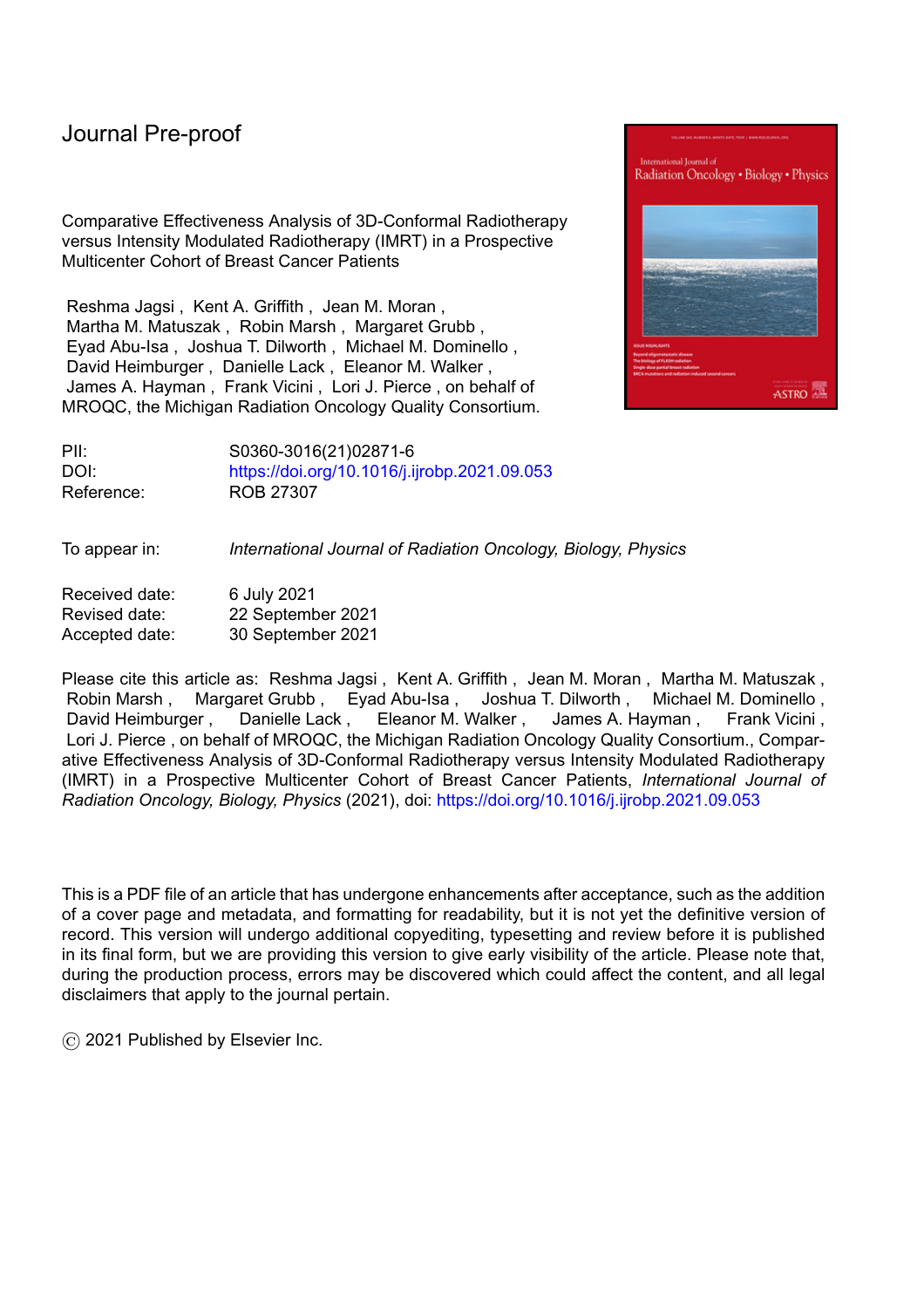<sup>32</sup> Hall EJ, Wuu C-S: Radiation-induced second cancers: the impact of 3D-CRT and IMRT. *Int J Radiat Oncol Biol Phys* 2003;56(1):83±88.

- <sup>33</sup> Jagsi R, Moran J, Marsh R, et al: Evaluation of four techniques using intensitymodulated radiation therapy for comprehensive locoregional irradiation of breast cancer. *Int J Radiat Oncol Biol Phys* 2010;78(5):159461603.
- <sup>34</sup> Ho AY, Ballangrud A, Li G, et al: Long-Term Pulmonary Outcomes of a Feasibility Study of Inverse-Planned, Multibeam Intensity Modulated Radiation Therapy in Node-Positive Breast Cancer Patients Receiving Regional Nodal Irradiation. *Int J Radiat Oncol Biol Phys* 2019;103(5):110061108.
- <sup>35</sup> Bazan JG, Healy E, Beyer S, et al: Clinical Effectiveness of an Adaptive Treatment Planning Algorithm for Intensity Modulated Radiation Therapy Versus 3D Conformal Radiation Therapy for Node-Positive Breast Cancer Patients Undergoing Regional Nodal Irradiation/Postmastectomy Radiation Therapy. *Int J Radiat Oncol Biol Phys 2020;108(5):115961171.*
- <sup>36</sup> Lohr F, El-Haddad M, Dobler B, et al: Potential Effect of Robust and Simple IMRT Approach for Left-Sided Breast Cancer on Cardiac Mortality. *Int J Radiat Oncol Biol*  Phys 2009;74(1):73680.
- <sup>37</sup> Ganju RG, TenNapel M, Chen AM, et al: Impact of Peer Review on Use of Hypofractionated Regimens for Early-Stage Breast Cancer for Patients at a Tertiary Care Academic Medical Center and Its Community-Based Affiliates. J*CO Oncol Pract* 2019;15(2):e1536e161.